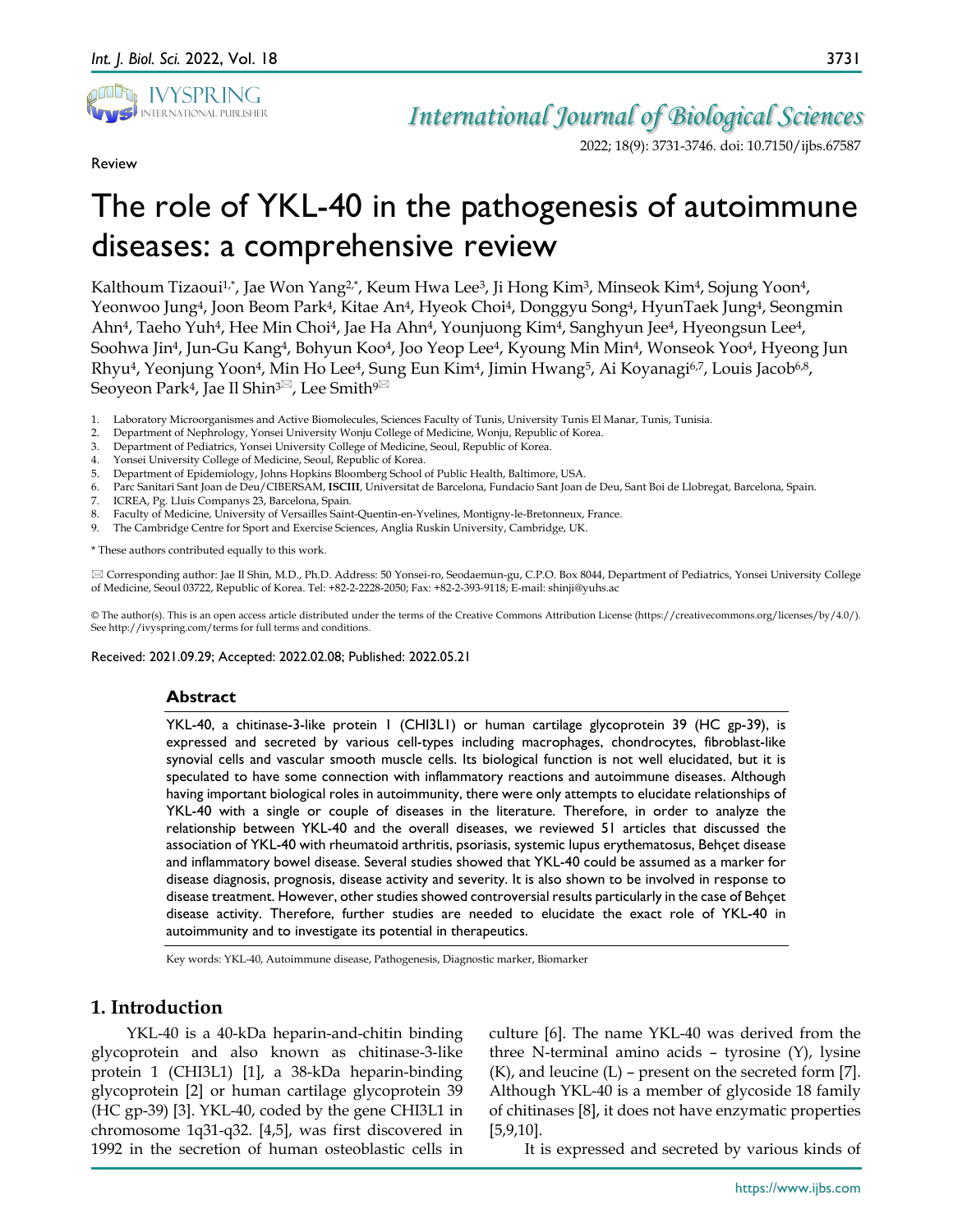cells such as chondrocytes, fibroblast-like synovial cells, vascular smooth muscle cells, and macrophages. Its exact pathophysiological function and mechanism of action is currently unknown, but it is thought to play a role in inflammation, tissue remodeling, and angiogenesis [11]. It is involved in the activation of the innate immune system, extracellular matrix remodelling, [8,12] and the differentiation of CD14+ monocytes to CD14- and CD16+ macrophages [13]. YKL-40 stimulates the proliferation of human connective tissue cells (fibroblasts, chondrocytes, synovial cells) in a dose-dependent manner [14,15] and also plays important roles in the antigen-induced T-helper 2-response, antigen sensitization and IgE induction as well as activation of innate immune cells [16]. Recent studies have suggested important roles of YKL-40 in various autoimmune diseases. However, these findings have not been reviewed comprehensively. This review will discuss the potential of YKL-40 in the pathogenesis of autoimmune and rheumatic diseases, such as rheumatoid arthritis, psoriasis, systemic lupus erythematosus, Behçet disease, and inflammatory bowel disease. Possible therapeutic strategies by targeting YKL-40 will also be discussed.

## **2. Rheumatoid arthritis (RA) and YKL-40**

Rheumatoid arthritis (RA) is a chronic autoimmune disease principally affecting the synovial joints, causing pain and limitation of motion by the destruction of arthritic cartilage and joint ankylosis. The main aim of RA treatment is to achieve early remission with minimal disease activity. Disease modifying anti-rheumatic drugs (DMARDs) (i.e. sulfasalazine, methotrexate and hydroxychloroquine),

glucocorticoids (GC) and biologics such as anti-tumour necrosis factor (TNF)-α inhibitors have been used in the treatment of RA. Disease activity is usually assessed by some indices, such as the 28-joint disease activity score (DAS28) [17] which evaluates the count of tender and swollen joints, inflammation and patient´s assessment of the disease activity.

Although the exact mechanism of joint destruction is still elusive, the presentation of exogenous and autologous antigens by antigen presenting cells (APCs) to T-cells are considered to be an early process of disease, and YKL-40 has been recognized as a potential candidate autoantigen [2,3,4,5,7]. Recently, there have been publications on important roles of YKL-40 in the pathogenesis of RA such as correlations with disease activity of RA and diagnostic or prognostic biomarkers. We will discuss the role of YKL-40 in RA pathogenesis as well as its potential therapeutic target.

A total of 47 articles discussing the association between RA and YKL-40 were identified from PubMed search. There were two review articles: one about the association between YKL-40 and RA [18], and the other about the association between YKL-40, inflammation, and cancer [19]. Twenty-three articles were reviewed in these two review articles [14,15,16,20-40]. From 21 articles newly published after the review, one article was excluded due to multiple confounding variables [41], and another was excluded because it was a phase 1 clinical trial which did not discuss the effect of YKL-40 [42]. We have summarized the key findings of 43 eligible articles (**Table 1**), 24 of which were included in reviews by Johansen et al. [18] and Kzhyshkowska et al. [19] which have been published thereafter.

| Authors, year                     | Study design                                                                                                        | Main study findings                                                                                                                           |  |  |  |
|-----------------------------------|---------------------------------------------------------------------------------------------------------------------|-----------------------------------------------------------------------------------------------------------------------------------------------|--|--|--|
| van Bilsen JH et<br>al, 2004 [20] | -PBMCs obtained from RA patients were stimulated in<br>vitro with HC gp-39.                                         | HC gp-39 may have anti-inflammatory phenotype in healthy individuals.<br>gp-39 immune response in RA patients has pro-inflammatory phenotype. |  |  |  |
|                                   | -Elispot analyses were used to analyze the production of<br>cytokines.                                              |                                                                                                                                               |  |  |  |
| Hakala BE et al,<br>1993. [21]    | -HC gp-39 was isolated using PCR and western blotting.<br>-Northern blotting and RT-PCR was used to detect HC       | Purified and sequenced HC gp-39 has regions similar to three other mammalian<br>secretory proteins.                                           |  |  |  |
|                                   | gp-39 mRNA both in synovial membranes and in cartilage<br>acquired from patients with RA.                           | HC gp-39 mRNA was present in articular chondrocytes.                                                                                          |  |  |  |
| Baeten D et al.<br>2000 [14]      | -Immunohistochemistry and flow cytometry were used to<br>study expression of HC gp-39 in synovium and PBMCs.        | HC gp-39 expression was more significant in RA patients compared to<br>spondyloarthropathy patients and healthy controls.                     |  |  |  |
|                                   | -Synthesis and secretion of HC gp-39 were evaluated by<br>RT-PCR and ELISA.                                         | gp-39 level is correlated with the degree of joint destruction in RA.                                                                         |  |  |  |
| Kirkpatrick RB et                 | -In situ hybridization was used to detect HC gp-39 mRNA                                                             | HC gp-39 is expressed in primary human macrophages.                                                                                           |  |  |  |
| al, 1997 [15]                     | in macrophages obtained from ST of 5 RA patients.                                                                   | Its expression is closely related to differentiation of monocytes into macrophages in<br>RA patients.                                         |  |  |  |
| Harvey S et al,<br>1998 [16]      | -Sandwich-type ELISA was used to compare serum<br>Chondrex (HC gp-39) in healthy controls and in arthritis          | Chondrex (HC gp-39) values are highly increased in active RA patients compared to<br>healthy controls and inactive RA groups.                 |  |  |  |
|                                   | groups.                                                                                                             | Chondrex levels may be an effective marker in estimating RA disease activities.                                                               |  |  |  |
|                                   |                                                                                                                     | By assessing Chondrex values of RA patients, the effectiveness of the DMARD<br>therapy can be identified.                                     |  |  |  |
| Verheijden GF et<br>al, 1997 [22] | -Self-reactive peptides within HC gp-39 were tested for<br>their ability to induce mononuclear cell responses in RA | HC gp-39-derived motif-based peptides were selectively recognized by peripheral<br>blood T cells from RA patients.                            |  |  |  |
|                                   | patients or healthy donors' peripheral blood.<br>-Native HC gp-39 was injected into mouse model to study            | HC gp-39-derived motif-based peptides are associated with the development of a<br>chronic, relapsing arthritis.                               |  |  |  |

Table 1. List of studies on the relationship between RA and YKL-40 (chitinase-3-like protein-1, human cartilage glycoprotein-39).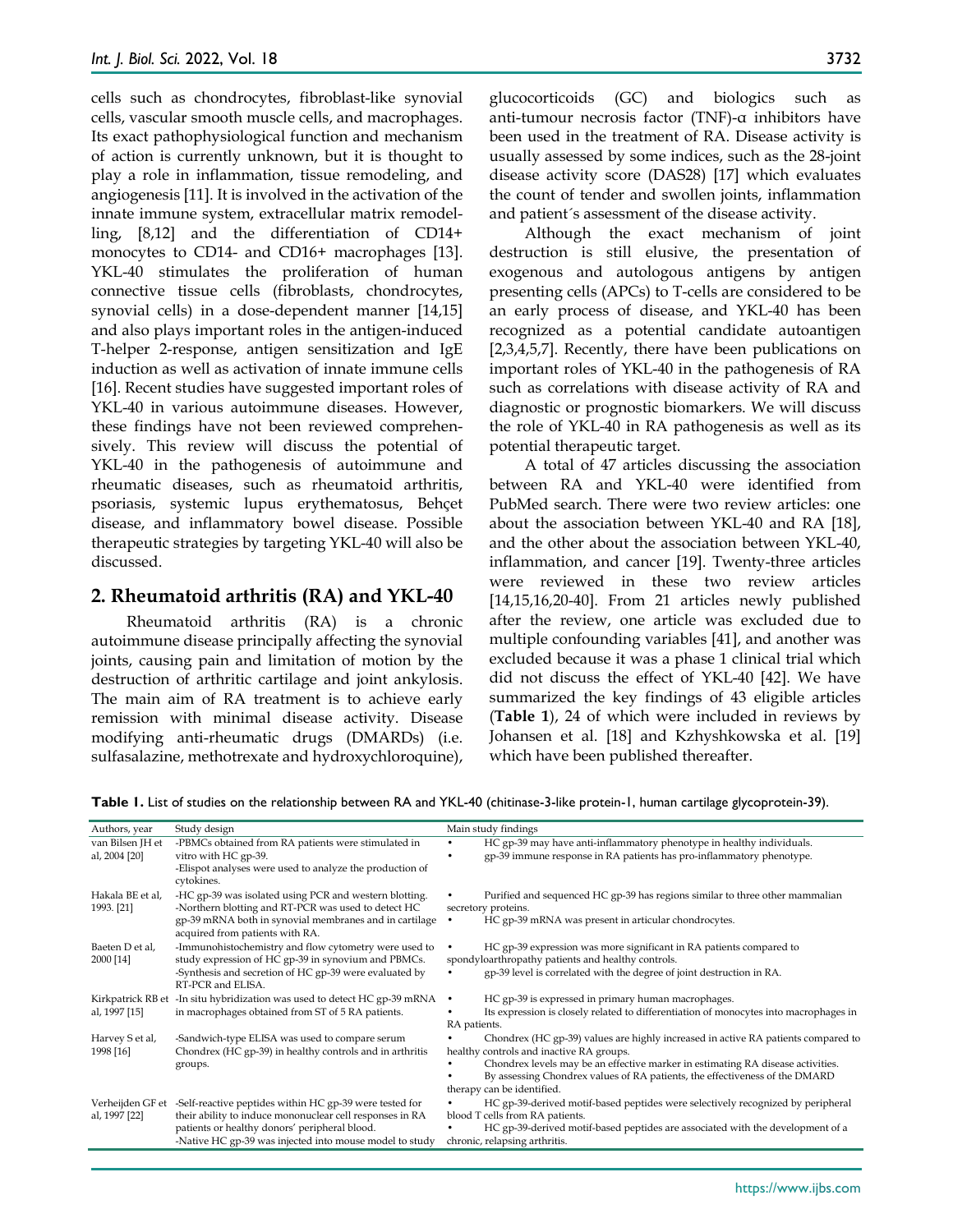# *Int. J. Biol. Sci.* 2022, Vol. 18

| Authors, year             | Study design                                                                                                                    | Main study findings                                                                                                                                               |  |  |
|---------------------------|---------------------------------------------------------------------------------------------------------------------------------|-------------------------------------------------------------------------------------------------------------------------------------------------------------------|--|--|
|                           | its ability to develop arthritis.                                                                                               |                                                                                                                                                                   |  |  |
| Patil NS et al,           | -Antigen presentation assays using DR*0401-restricted T                                                                         | HLA-DM has a crucial role in presenting HC gp-39 to CD4+ T cell hybridomas.                                                                                       |  |  |
| 2001 [23]                 | cell hybridomas made by transgenic mice with HC gp-39.                                                                          | HLA-DM dependent pathway has inference for HC gp-39 presentation in RA.                                                                                           |  |  |
| Baeten D et al,           | -Immunostaining with monoclonal antibody 12A on                                                                                 | HC gp-39 is correlated with histologic characteristics of inflammation in RA joints.                                                                              |  |  |
| 2004 [24]                 | synovial joints captured from RA patients and healthy                                                                           | Monoclonal antibody 12A staining can be a novel immune-pathologic diagnostic                                                                                      |  |  |
|                           | controls.                                                                                                                       | tool for RA.                                                                                                                                                      |  |  |
|                           | Kavanaugh, A et -31 persistent RA patients with positive HLA-DRB1*0401                                                          | ۰<br>AG4263 is a soluble complex of Org36601 which is derived from HC gp-39.                                                                                      |  |  |
| al, 2003 [25]             | were randomized to 7 infusions of AG4263 for 6 weeks.                                                                           | Infusion of AG4263 with methotrexate was safe and well tolerated for persistent RA<br>disease activity without generalized immunosuppression.                     |  |  |
| Petersson et al.,         | -Analysis of cultured chondrocyte samples from RA                                                                               | Both AVP and PTHrP increase YKL-40 secretion in RA chondrocytes.                                                                                                  |  |  |
| 2006 [26]                 | patients, OA patients, and healthy subjects.                                                                                    | AVP decreases YKL-40 secretion in healthy and OA chondrocytes.                                                                                                    |  |  |
|                           |                                                                                                                                 | AVP and PTHrP influence RA pathogenesis as proinflammatory hormones.                                                                                              |  |  |
| Volck et al., 1998        | -Immunoelectron microscopy and immunohistochemistry                                                                             | Synovial fluid of active RA patients contains high levels of YKL-40 as well as                                                                                    |  |  |
| $[27]$                    | studies on neutrophils and bone marrow cells.                                                                                   | abundant neutrophils, which are thought to be important in joint destruction.                                                                                     |  |  |
|                           |                                                                                                                                 | YKL-40 released from neutrophils may play a role in tissue remodeling or<br>degradation in various inflammatory diseases including RA.                            |  |  |
| Vos et al., 2000          | -Comparison of plasma HC gp-39 levels in 50 RA, 51 OA, 24                                                                       | RA, OA, SLE, and IBD patients have significantly higher serum levels of HC gp-39                                                                                  |  |  |
| $[28]$                    | SLE, 26 IBD patients and 49 healthy controls by one-way                                                                         | than healthy controls.                                                                                                                                            |  |  |
|                           | ANOVA.                                                                                                                          |                                                                                                                                                                   |  |  |
| Harvey et al.,            | -Analysis of sYKL-40 by ELISA in 57 ERA patients over 19                                                                        | sYKL-40 does not provide any additional information that would not be attainable<br>$\bullet$                                                                     |  |  |
| 2000 [29]                 | months                                                                                                                          | by means of conventional biochemical measurements of disease activity.                                                                                            |  |  |
| [30]                      | Sekine et al., 2001 - ELISA assay and western blotting of serum samples<br>YKL-39 and YKL-40 from 87 RA and 47 SLE patients.    | YKL-39 and YKL-40 share more than 50% amino acid and nucleotide sequence<br>homology.                                                                             |  |  |
|                           |                                                                                                                                 | YKL-39, unlike YKL-40, which is speculated to be an autoantigen in RA, does not                                                                                   |  |  |
|                           |                                                                                                                                 | seem to be a sensitive marker for RA diagnosis.                                                                                                                   |  |  |
|                           |                                                                                                                                 | The immune response to YKL-39 was shown to be independent of that to YKL-40.                                                                                      |  |  |
|                           | Steenbakkers $PG$ -Monoclonal antibodies that bind $DRa\beta1*0401/HC$                                                          | The HC gp-39(263-273) epitope is specifically essential for binding of MHC protein.                                                                               |  |  |
| et al, 2003 [31]          | gp-39(263-275) complexes were used to investigate the                                                                           | Among 5 mAb studied, mAb 12A has the most specificity for DRαβ1*0401/HC                                                                                           |  |  |
|                           | MHC-Ag complexes, and expression of HC gp-39 was<br>studied in ST of DRαβ1*0401-positive RA patients by                         | gp-39(263-275) complexes, and therefore mAb 12A was used to detect MHC/peptide/TCR<br>complexes in the synovium of RA patients.                                   |  |  |
|                           | immunohistochemistry.                                                                                                           |                                                                                                                                                                   |  |  |
| Matsumoto et al.,         | -Assessment of sYKL-40, sIGF-I, and sIL-6 levels in 72 RA                                                                       | RA patients had significantly higher sYKL-40 levels than the healthy controls.                                                                                    |  |  |
| 2001 [32]                 | patients and 40 healthy subjects measured by ELISA.                                                                             | sYKL-40 levels were positively correlated with sIL-6 and CRP levels but negatively                                                                                |  |  |
|                           |                                                                                                                                 | correlated with sIGF-I.<br>٠                                                                                                                                      |  |  |
|                           |                                                                                                                                 | sYKL-40 levels correlated with radiological score and severity of functional<br>disability but not with joint pain.                                               |  |  |
| Johansen et al,           | -Analysis of sYKL-40 samples from RA patients treated                                                                           | sYKL-40 levels in ERA patients were significantly correlated with radiological                                                                                    |  |  |
| 2001 [33]                 | with DMARDs for 36 months measured by ELISA.                                                                                    | progression determined by the Larsen score                                                                                                                        |  |  |
|                           |                                                                                                                                 | sYKL-40 may provide information independent of CRP on disease activity.                                                                                           |  |  |
| Johansen et al.,          | -1-year longitudinal study of sYKL-40 obtained from 156                                                                         | In RA, sYKL-40 levels correspond to disease activity: levels decreased significantly                                                                              |  |  |
| 1999 [34]                 | RA patients by RIA.                                                                                                             | in active patients who became clinically inactive, while levels increased in inactive patients<br>who developed active RA.                                        |  |  |
| Volck et al., 2001        | -Analysis of serum and synovial fluid YKL-40and other                                                                           | YKL-40 was detected in the synovial membrane of RA and OA patients.                                                                                               |  |  |
| $[35]$                    | biochemical markers determined by RIA and ELISA.                                                                                | The number of YKL-40 positive cells in the inflamed synovial membrane is                                                                                          |  |  |
|                           |                                                                                                                                 | positively correlated with the severity of inflammation.                                                                                                          |  |  |
|                           |                                                                                                                                 | Intra-articular glucocorticoid injection was followed by a decline in sYKL-40 levels.                                                                             |  |  |
| Vos K et al, 2000<br>[36] | -Growth with 5 different HC gp-39 derived peptides<br>followed by measuring multiplication of PBMC as well as                   | In autoimmune diseases including RA, HC gp-39 derived peptides are the objects of<br>T cell immunity.                                                             |  |  |
|                           | recording disease activity score in RA, SLE, IBD, OA and                                                                        | Especially HC gp-39 derived peptide 259–271 are known to be correlated with                                                                                       |  |  |
|                           | healthy controls.                                                                                                               | disease severity in RA.                                                                                                                                           |  |  |
|                           | den Broeder A et -Univariate and multivariate analyzes were used to assess                                                      | Long term TNF-alpha neutralization decreased the levels of HC gp-39, in RA                                                                                        |  |  |
| al, 2002 <sup>[37]</sup>  | the association between serum markers of radiological                                                                           | patients.                                                                                                                                                         |  |  |
|                           | progression and cartilage and synovial membrane turnover<br>(HC gp-39).                                                         |                                                                                                                                                                   |  |  |
|                           | -Integrated measures of disease activity.                                                                                       |                                                                                                                                                                   |  |  |
| Peltomaa et al.,          | -Analysis of sYKL-40 in 52 early onset RA patients by                                                                           | Baseline sYKL-40 levels prior to anti-rheumatic therapy were significantly higher in                                                                              |  |  |
| 2001 [38]                 | ELISA during a 2-year prospective follow-up                                                                                     | ERA patients compared to healthy controls.                                                                                                                        |  |  |
|                           |                                                                                                                                 | sYKL-40 is an inflammatory marker that correlates with disease activity, but does                                                                                 |  |  |
| Combe B et al,            | -A cohort study of 191 RA patients conducted for three                                                                          | not have predictive value concerning radiographic progression or clinical course.<br>The average odds ratio of YKL-40 was $1.3(p=0.5)$ in predicting radiographic |  |  |
| 2001 [39]                 | years.                                                                                                                          | progression.                                                                                                                                                      |  |  |
| Fusetti F et al,          | -Analysis of crystallized structures of HC gp-39 by using                                                                       | HC gp-39 is apparently eligible autoantigen of RA and though its exact physiological                                                                              |  |  |
| 2003 [40]                 | the hanging drop vapor-diffusion method with                                                                                    | function is unexplained.                                                                                                                                          |  |  |
|                           | recombinant HC gp-39.                                                                                                           | HC gp-39, epitopes 259-271 and 263-275 are associated with disease activity.                                                                                      |  |  |
|                           |                                                                                                                                 | Even if region 266-275 leads to the protein surface, residues 259-265 placed in the<br>near-by of the chitin-binding groove.                                      |  |  |
| Knudsen et al.,           | -Repeated measurements of pIL-6, pVEGF, and sYKL-40 for •                                                                       | In treatment of RA, 18 of 25 patients had significantly decreased pIL-6, pVEGF, and                                                                               |  |  |
| 2009 [43]                 | 25 Danish RA patients during treatment.                                                                                         | sYKL-40 which were significantly elevated before treatment.                                                                                                       |  |  |
| Tsark EC etval.,          | -Blood monocyte-derived dendritic cell and macrophage                                                                           | Human ex vivo differentiated dendritic cell and macrophage that were incubated                                                                                    |  |  |
| 2002 [44]                 | were incubated with native human CII, HC gp39, and                                                                              | with synovial fluid from RA patients differentially presented CII and HC gp39 MHC II                                                                              |  |  |
|                           | synovial fluid from RA patients. and the comparison with T epitopes.<br>cell hybrids produced by immunizing DR4-transgenic mice | $\bullet$<br>CII and HC gp39 might be important autoantigens in RA immunopathology and                                                                            |  |  |
|                           | with CII 259-263 and HC gp39263-275 peptides.                                                                                   | show different mechanisms of their presentation by dendritic cell and macrophage.                                                                                 |  |  |
|                           |                                                                                                                                 |                                                                                                                                                                   |  |  |
| Boots AM et al.,          | -Competition binding assay was used to map epitopes that                                                                        | Anchor variant peptide can modify antigen-specific, pro-inflammatory response in<br>$\bullet$                                                                     |  |  |
| 2007 [45]                 | strongly bind to T cell hybridomas obtained from HC<br>gp-39-immunized HLA-DR4 transgenic mice.                                 | HLA-DR4 transgenic mice in a dampening fashion.                                                                                                                   |  |  |
| van Lierop Mj et          | -MIA and HC gp-39 levels in SF and ST were determined by $\bullet$                                                              | HC gp-39 and MIA were found in the SF and ST of patients with arthritis, and they                                                                                 |  |  |
| al., 2007 [46]            | enzyme-linked immunosorbent assay and                                                                                           | were mainly presented by HLA-DR myeloid dendritic cells and B cells.                                                                                              |  |  |
|                           | immunohistochemistry.                                                                                                           |                                                                                                                                                                   |  |  |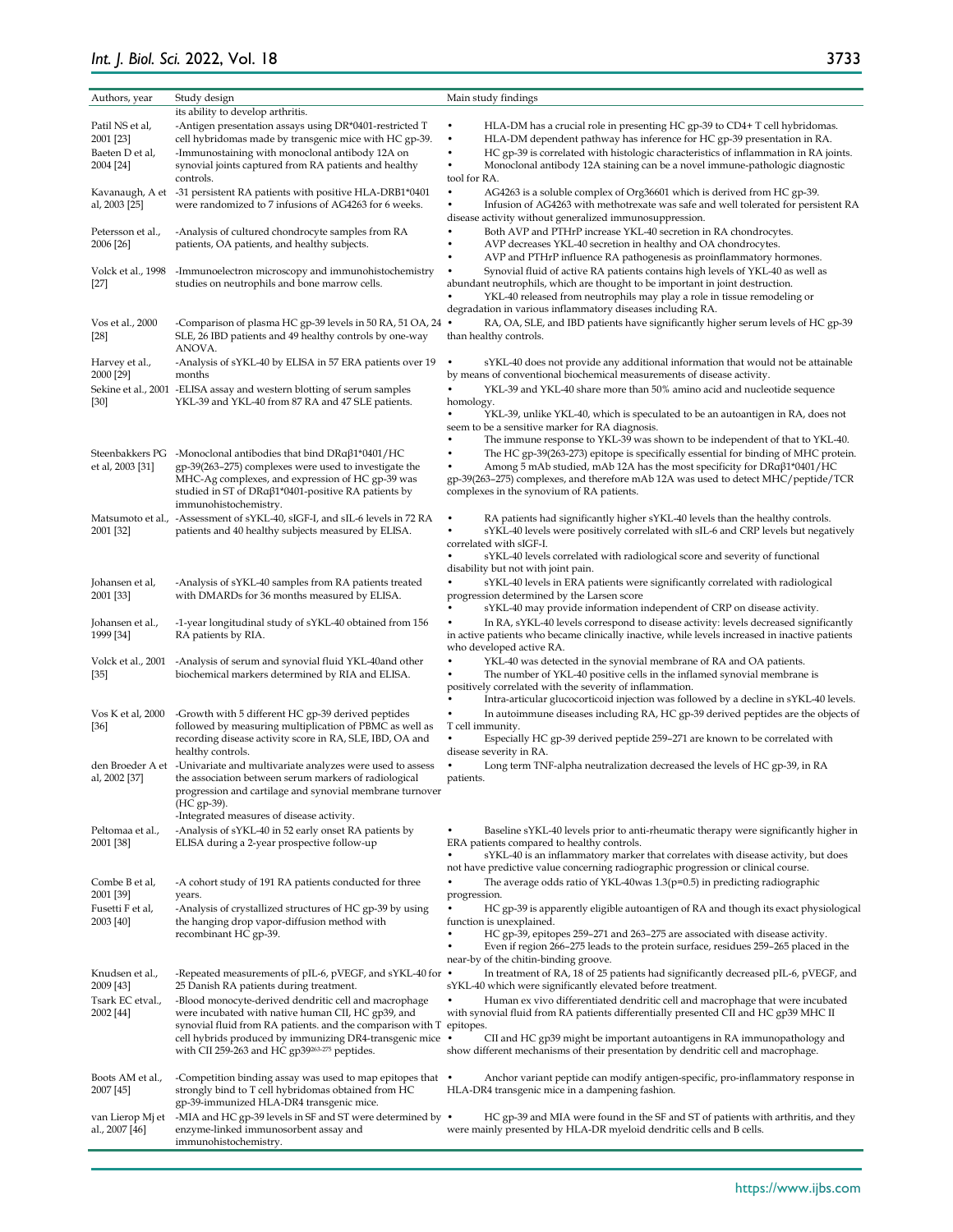| Authors, year                                               | Study design                                                                                                                                                                                                                                | Main study findings                                                                                                                                                                                                                                                                                                                                                                                                    |
|-------------------------------------------------------------|---------------------------------------------------------------------------------------------------------------------------------------------------------------------------------------------------------------------------------------------|------------------------------------------------------------------------------------------------------------------------------------------------------------------------------------------------------------------------------------------------------------------------------------------------------------------------------------------------------------------------------------------------------------------------|
|                                                             | -IL-2 production of T cell hybridomas generated by<br>immunizing DR4-transgenic mice with HC gp-39 or MIA<br>were used to study presentation of MIA and HC gp-39 by<br>SF cells.                                                            |                                                                                                                                                                                                                                                                                                                                                                                                                        |
|                                                             | Li et al., 2017 [47] -In vivo study using recombinant human YKL-40.                                                                                                                                                                         | YKL-40 activates the FAK/PI3K/Akt pathway, thereby inducing the production of<br>IL-18 in osteoblasts and the inhibition of miR-590-3p.<br>Stimulation of EPC angiogenesis, subsequently promoting inflammation, a process<br>critical to the pathogenesis of RA.                                                                                                                                                      |
| Kazakova et al.,<br>2017 [48]                               | -Analysis of serum and synovial YKL-40, TNF-a, IL-6, and<br>IL-1β samples obtained from 39 RA patients using ELISA<br>assay.                                                                                                                | IL-1β is the most important factor involved in the inflammatory process in RA<br>$\bullet$<br>TNF-a might induce secretion of YKL-40 from chondrocytes.<br>Serum and synovial YKL-40, IL-1β, and TNF- $\alpha$ levels are strongly correlated,<br>suggesting that these molecules together play an important role in RA pathogenesis and<br>disease activity.<br>No correlation exists between YKL-40 and IL-6 levels. |
| Nielsen et al.,<br>2011 [49]                                | -Analysis of serum and whole blood samples from 308 RA<br>patients and 605 healthy blood donors.                                                                                                                                            | The g.-131 ( $C > G$ ) promoter SNP in the <i>CHI3L1</i> gene is strongly associated with the<br>$\bullet$<br>serum concentration of YKL-40 in both RA patients and in healthy controls.<br>The g.-131 ( $C > G$ ) promoter SNP does not appear to be a direct risk factor of RA<br>itself.                                                                                                                            |
| Baeten D et al.,<br>2004 [50]<br>Brahe et al., 2018<br>[53] | -Synovial biopsy samples were gathered for diagnostic<br>evaluation from 154 patients.<br>-Two investigator-initiated RCTs performed on<br>treatment-naïve ERA patients.                                                                    | HLA-DR shared epitope (HC gp-39(263-275) complexes) and crystal deposition had<br>positive predictive values for diagnosis of >90% in patients for atypical RA patients.<br>$\bullet$<br>sIL-6, sYKL-40, and pVEGF levels were significantly correlated with DAS28 at<br>baseline.                                                                                                                                     |
|                                                             |                                                                                                                                                                                                                                             | $\bullet$<br>They did not appear to be predictive of either clinical remission or radiographic<br>progression.                                                                                                                                                                                                                                                                                                         |
| Väänänen et al.,<br>2017 [54]                               | -RCT (NEO-RACo study) on 99 ERA patients undergoing<br>DMARD therapy for 26 weeks.                                                                                                                                                          | Baseline pYKL-40 levels in ERA patients showed a positive correlation with disease<br>activity as well as with IL-6 and MMP-3 levels.                                                                                                                                                                                                                                                                                  |
|                                                             |                                                                                                                                                                                                                                             | During DMARD treatment, YKL-40 levels decreased significantly, which appears to<br>be directly related to the anti-rheumatic effect of DMARDs.                                                                                                                                                                                                                                                                         |
|                                                             |                                                                                                                                                                                                                                             | YKL-40 could potentially be used as a biomarker of disease activity in both ERA and<br>RA patients undergoing active DMARD treatment.                                                                                                                                                                                                                                                                                  |
| 2013 [55]                                                   | Turkyilmaz et al., -Cross-sectional study of 42 ERA patients and 35 healthy<br>subjects.<br>-Evaluation of arterial stiffness by cf-PWV and IMT-C by                                                                                        | The patients' sYKL-40 levels were strongly correlated with both cf-PWV and DAS28.<br>sYKL-40 levels could reflect early atherosclerosis, a major factor that contributes to<br>mortality, as well as disease activity in ERA patients.                                                                                                                                                                                 |
| Kazakova et al.,<br>2012 [56]                               | carotid ultrasonography.<br>-Comparison of YKL-40 levels in serum and synovial fluid<br>and ultrasonographic findings obtained from 25 RA<br>patients and 40 healthy subjects.                                                              | The Bulgarian RA patients were found to have significantly higher sYKL-40 levels<br>than the healthy subjects.<br>There is a positive correlation between YKL-40 in serum and synovial fluid and<br>sonographic parameters.                                                                                                                                                                                            |
| Knudsen et al.,<br>2008 [56]                                | -Analysis of biochemical measurements, radiographs, and<br>MRI images obtained from 51 ERA patients and 21 PA<br>patients.                                                                                                                  | $\bullet$<br>pIL-6, sYKL-40, pVEGF, CRP, and ESR were elevated in RA patients but not in PA<br>patients.<br>$\bullet$<br>Only pIL-6 was related to treatment response and progressive erosive disease in<br>ERA; sYKL-40 showed no association.                                                                                                                                                                        |
| Bakker M et al.,<br>2012 [57]                               | -Twelve biomarkers, including YKL-40, were used to<br>calculate the MBDA score of RA patients.                                                                                                                                              | $\bullet$<br>YKL-40 was one of the markers of the MBDA score designed to measure RA disease<br>activity.                                                                                                                                                                                                                                                                                                               |
| Tanaka Y et al.,<br>2014 [51]                               | -Analysis of HC gp-39 serum levels and mRNA expressions<br>using ELISA and RT-PCR in GPI-induced arthritis.                                                                                                                                 | The MBDA score showed a significant correlation in measuring disease activity of<br>RA.<br>On the early phase of GPI-induced arthritis, HC gp-39 mainly showed in<br>٠<br>CD4+CD25+FoxP3+Treg cells.<br>Addition of recombinant HC gp-39 blocked GPI-specific T cell proliferation and                                                                                                                                 |
| Knudsen et al.,                                             | -1-year pilot study of sYKL-40 in 20 RA patients                                                                                                                                                                                            | cytokine production, which means HC gp-39 in CD4+ T cells might play a regulatory role in<br>early RA.<br>High baseline pIL-6 is significantly related to radiographic joint destruction                                                                                                                                                                                                                               |
| 2006 [58]                                                   | undergoing 52 weeks of infliximab and concomitant<br>methotrexate therapy                                                                                                                                                                   | progression.<br>It is unknown whether sYKL-40, independent of ESR, can provide information on<br>joint destruction and disease activity in RA patients being treated with infliximab.                                                                                                                                                                                                                                  |
| Syversen et al.,<br>2009 [59]                               | -Cohort study of 238 RA patients followed for 10 years.<br>-Analysis of serum samples and radiograph data.                                                                                                                                  | In contrast to sCTX-1 levels, sYKL-40 levels are weakly associated with radiographic<br>progression and inflammation in RA.<br>sYKL-40 will likely be much less useful as a prognostic marker of RA.                                                                                                                                                                                                                   |
| Landewé RB et<br>al., 2010 [60]                             | -A phase II, 13-week multicenter, double-blinded RCT on<br>patients with RA to receive either intranasal applications of over placebo.<br>placebo.<br>or fully human, recombinant HC gp-39 (Org39141) in<br>differential doses once a week. | $\bullet$<br>Intranasal administration of Org39141 was proven to be safe but showed no efficacy                                                                                                                                                                                                                                                                                                                        |
| Wolvers DA et<br>al., 1999 [61]                             | -Mouse model was intra-nasally administered with OVA<br>and HC gp-39 for tolerance induction.<br>-Lymph nodes were surgically removed and<br>re-transplanted to see importance of lymph nodes in<br>tolerance induction.                    | Certain lymph nodes that drain the nasal mucosa are essential in intranasal tolerance<br>٠<br>induction of model Ag (OVA) and HC gp-39.<br>Therapeutic potential of intranasal administration of HC gp-39 in RA.                                                                                                                                                                                                       |

Abbreviations: RA: rheumatoid arthritis; PBMC: peripheral blood mononuclear cell; HC gp-39: human cartilage glycoprotein-39; PCR: polymerase chain reaction; RT-PCR: reverse transcription polymerase chain reaction; ELISA: enzyme-linked immunosorbent assay; ST: synovial tissue; DMARD: disease-modifying anti-rheumatic drugs; HLA: human leukocyte antigen; OA: osteoarthritis; AVP: arginine vasopressin; PTHrP: parathyroid hormone-related peptide; SLE: systemic lupus erythematosus; IBD: inflammatory bowel disease; ANOVA: analysis of variance; sYKL-40: serum YKL-40; ERA: early rheumatoid arthritis; MHC: major histocompatibility complex; Ag: antigen; mAb: monoclonal antibody; TCR: T-cell receptor; sIGF-I: serum insulin-like growth factor I; sIL-: serum interleukin; CRP: C-reactive protein; RIA: radioimmunoassay; TNF: tumor necrosis factor; pIL-: plasma interleukin; pVEGF: plasma vascular endothelial growth factor; CII: type II collagen; MIA: melanoma inhibitory activity; SF: synovial fluid; IL-: interleukin; FAK: focal adhesion kinase; PI3K: phosphoinositide 3-kinase; Akt: protein kinase B; miR: microRNA; EPC: endothelial progenitor cell; SNP: single nucleotide polymorphism; RCT: randomized controlled trial; DAS28: disease activity score (28 joints); pYKL-40: plasma YKL-40; MMP-3: matrix metalloproteinase-3; cf-PWV: carotid to femoral pulse wave velocity; IMT-C: carotid intima media thickness; MRI: magnetic resonance imaging; PA: polyarthritis; ESR: erythrocyte sedimentation rate; MBDA: multi-biomarker disease activity; GPI: glucose-6-phosphate isomerase; FoxP3: forkhead box protein 3; Treg cell: regulatory T cell; sCTX-1: serum collagen cross-linked C-telopeptide; OVA: ovalbumin.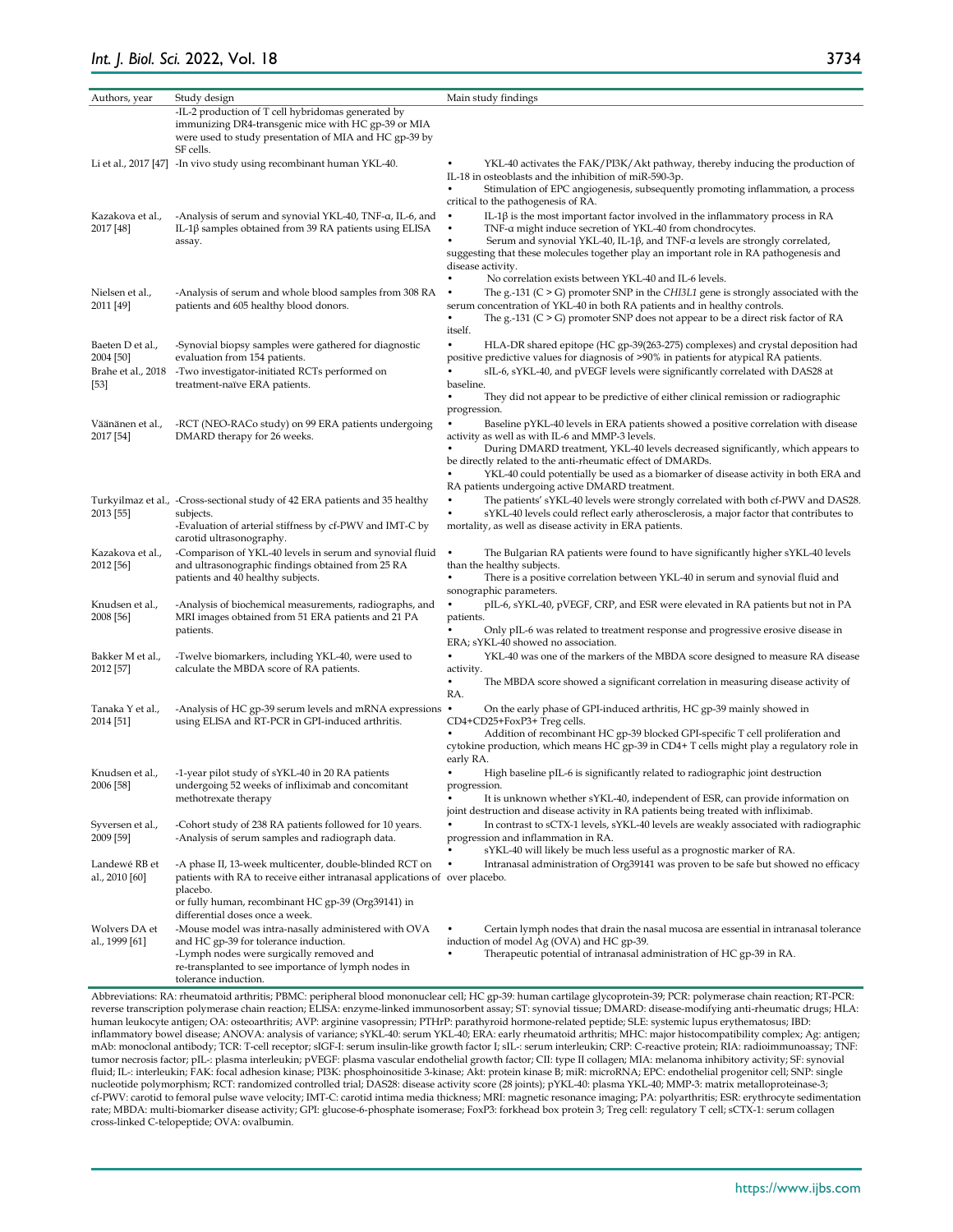# **2.1 Correlation between YKL-40 and pathogenesis of rheumatoid arthritis**

YKL-40 is an important autoantigen in RA immunopathology. Several researches showed locally elevated concentration of YKL-40 in serum and synovial fluid of RA patients, suggesting that YKL-40 plays an important role in RA pathophysiology [43-45]. The immune reaction induced by YKL-40 differs, showing anti-inflammatory phenotypes in healthy people versus proinflammatory phenotypes in half of the RA patients [20]. mRNA for YKL-40 was identified specifically in human articular chondrocytes and liver [21] and overexpressed in the synovium and peripheral blood mononuclear cells (PBMCs) from RA patients [14]. YKL-40 expression is closely related to differentiation of monocytes into macrophages which produce higher levels of YKL-40 in rheumatoid synovium [15]. YKL-40 binds to the HLA-DR4 peptide-binding motif which leads to mononuclear cell proliferation [16,22]. Intracellular HLA-DM also has a crucial role in presenting YKL-40 to CD4+ T cell through "epitope editing" [23]. Moreover, the APCs presenting the immunodominant epitope of YKL-40 mainly appeared at the primary disease sites [24]. One phase 1 study reported that HLA-DR4B1-Org3660l, a peptide derived from YKL-40, inactivated T cell response and induced immune tolerance in RA patients [25]. It also indicates that YKL-40 has an association with RA pathogenesis.

Endogenous processing and major histocompatibility complex (MHC) II-mediated presentation of YKL-40, play major roles in the pathophysiology of RA [46]. Human ex-vivo differentiated DR4+ dendritic cells and macrophages, which were similar to synovial joint APC, were also capable of MHC II-presentation of YKL-40 epitopes [44]. A study using binding assay visualized the constitution of HLA-DR4 (B1\*0410)/YKL-40 complex and showed that this can modify antigen-specific, pro-inflammatory responses in HLA-DR4 transgenic mice [45]. Not only inducing T cell proliferation, YKL-40 also activates the FAK/PI3K/Akt pathway, thereby inducing the production of IL-18 in osteoblasts and the inhibition of miR-590-3p. This, in turn, stimulates endothelial progenitor cell (EPC) angiogenesis, subsequently promoting inflammation, a process critical to the pathogenesis of RA [47]. Serum and synovial YKL-40 levels were strongly correlated with the levels of other inflammatory cytokines like IL-1 $\beta$  and TNF- $\alpha$ , suggesting that these molecules together play an important role in RA pathogenesis and disease activity [48]. Moreover, Petersson et al. (2006) also reported that arginine-vasopressin (AVP) and parathyroid hormone-related peptide (PTHrP)

stimulated YKL-40 secretion particularly in RA chondrocytes [26,32], while Nielsen et al. suggested the association between the g.-131 ( $C > G$ ) promoter SNP in the *CHI3L1* gene and the serum concentration of YKL-40 [49]. Proposed pathogenic mechanisms of YKL-40 in RA are demonstrated in **Figure 1**.

# **2.2 Efficacy of YKL-40 as a biomarker of rheumatoid arthritis**

# Diagnostic marker

Since the serum and synovial fluid YKL-40 levels in RA patients were higher than those in the healthy controls, YKL-40 seemed to be a useful diagnostic marker for RA [16,27]. In one study which synovial biopsy samples are obtained from 154 patients, presentation of specific YKL-40 peptides in the context of class Ⅱ MHC was a highly specific histopathologic marker with a PPV of >90% for atypical RA patients [50].

However, mere serum or synovial YKL-40 level has a significant limitation to be an effective diagnostic tool since it cannot differentiate RA from other joint inflammatory diseases [28]. Production of YKL-40 might be a just response to an altered tissue environment, since YKL-40 plays a role in cartilage-remodeling process [16]. Moreover, some argued that YKL-40 values have a limited efficacy as a diagnostic marker. Harvey et al. (2000) suggested that serum YKL-40 level does not provide any additional information that would not be attainable by means of conventional biochemical measurements of disease activity like ESR or CRP levels [29]. Sekine et al. (2001) also suggested that it is not a sensitive marker for RA diagnosis as YKL-40 was detected in only 1 of 87 RA patients [30].

In contrast to mere expression of YKL-40, monoclonal antibody 12A staining in the synovial membrane was highly specific for RA. Monoclonal antibody 12A, which acts directly against HLA– DR4/HC gp-39<sup>263-275</sup> complex, can be a novel immune-pathologic diagnostic tool for RA [24]. Steenbakkers et al. showed that monoclonal antibody 12A has the highest specificity for the complex among 5 monoclonal antibodies that bind to HLA–DR4/HC gp‐39263–275 complex, and therefore can be used to effectively detect MHC/peptide/TCR complexes in the synovium of RA patients [31]. Also, in review paper by Johansen et al., the author suggested YKL-40 as a potential diagnostic marker of RA because of higher YKL-40 elevation in RA rather than OA compared to healthy people [18]. However, there are few papers about YKL-40 as a diagnosis marker. Therefore, whether YKL-40 can be used to diagnosis in RA should be further studied.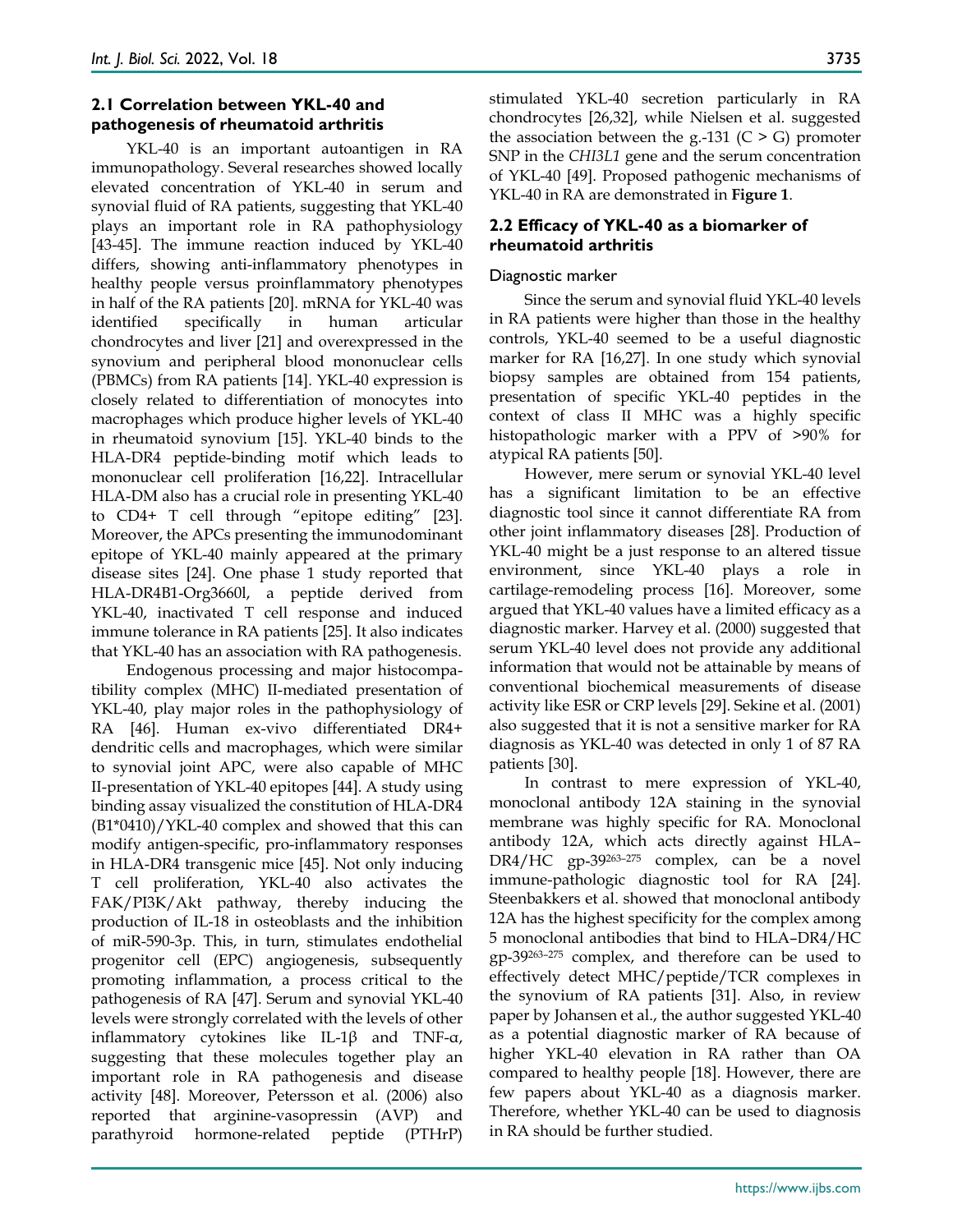

Figure 1. Role of YKL-40 in RA pathogenesis. (A) YKL-40 binds to the HLA-DR4, inducing mononuclear cell proliferation through HLA-DM dependent MHC II-mediated presentation of APCs. Intracellular HLA-DM also plays an important role in the presentation of YKL-40 to CD4+ T cells via "epitope editing". YKL-40 induces mononuclear cell proliferation by binding to the HLA-DR4 peptide binding motif (B) YKL-40 also activates FAK/PI3K/Akt pathway in osteoblast, resulting in IL-18 production and EPC angiogenesis through inhibition of miR-590-3p. This in turn stimulates endothelial progenitor cell (EPC) angiogenesis, promoting inflammation, a process critical in the pathogenesis of RA. Abbreviations: RA: rheumatoid arthritis; HLA: human leukocyte antigen; MHC: major histocompatibility complex; APC: antigen presenting cell; FAK: focal adhesion kinase; PI3K: phosphoinositide 3-kinase; Akt: protein kinase B; IL-18: interleukin-18; EPC: endothelial progenitor cell; miR: microRNA.

#### Correlation with disease activity

There may be various criteria for determining disease activity, such as DAS28, inflammation, radiological score (Larsen score), functional disability, erosion which means joint destruction, and clinical course. In order to explain the relationship between YKL-40 and disease activity, it is necessary to explain whether or not there is a significant relationship with YKL-40 level in each criterion. In addition, whether or not YKL-40 is a marker of disease activity also depends on whether it is a baseline value or a value that reflects treatment response. In fact, Table 1 summarizes many studies explaining the relationship between YKL-40 by distinguishing the baseline state from the treatment response state.

The association between YKL-40 and RA disease activity have been studied primarily via the measurement of YKL-40 levels in the serum (sYKL-40). sYKL-40 levels are increased significantly in RA patients compared to healthy controls [16,32-33], inactive RA groups [16], or in inactive patients who developed active RA [34]. YKL-40 levels have also been studied in the synovium, which have shown an increase of YKL-40 levels in the synovial fluid [35] or an increase in the number of YKL-40 positive cells in the synovial membrane [27]. Correlations have been found between disease activity and sYKL-40 levels in RA patients [27,36], and even between disease activity and the immune response to YKL-40 levels in vitro [37].

In one study, sYKL-40 level was positively correlated with radiological scores used to assess joint destruction, but not with joint pain or swelling [32]. Similarly, YKL-40 expression in the synovial tissue was reported to have correlation with joint destruction [14].

Only one paper was an in vitro experiment [51]. The other papers were in vivo experiments [43,50,52-57]. One of the seven papers evaluated the correlation between sYKL-40, cf-PWV and IMT-C as well as DAS28 [54]. Also, one of the seven papers evaluated sYKL-40 and synovial thickening and vascularization scores [55]. In the early phase of GPI-induced arthritic mice study, high sYKL-40 was detected [51]. In two randomized controlled trial (RCT) studies, sYKL-40 level had a positive correlation with early rheumatoid arthritis (ERA) disease activity [52,53]. In a cross-sectional study including 42 ERA patients and 35 healthy patients, sYKL-40 levels were highly correlated with DAS28 [54]. Another study including 51 ERA patients and 21

https://www.ijbs.com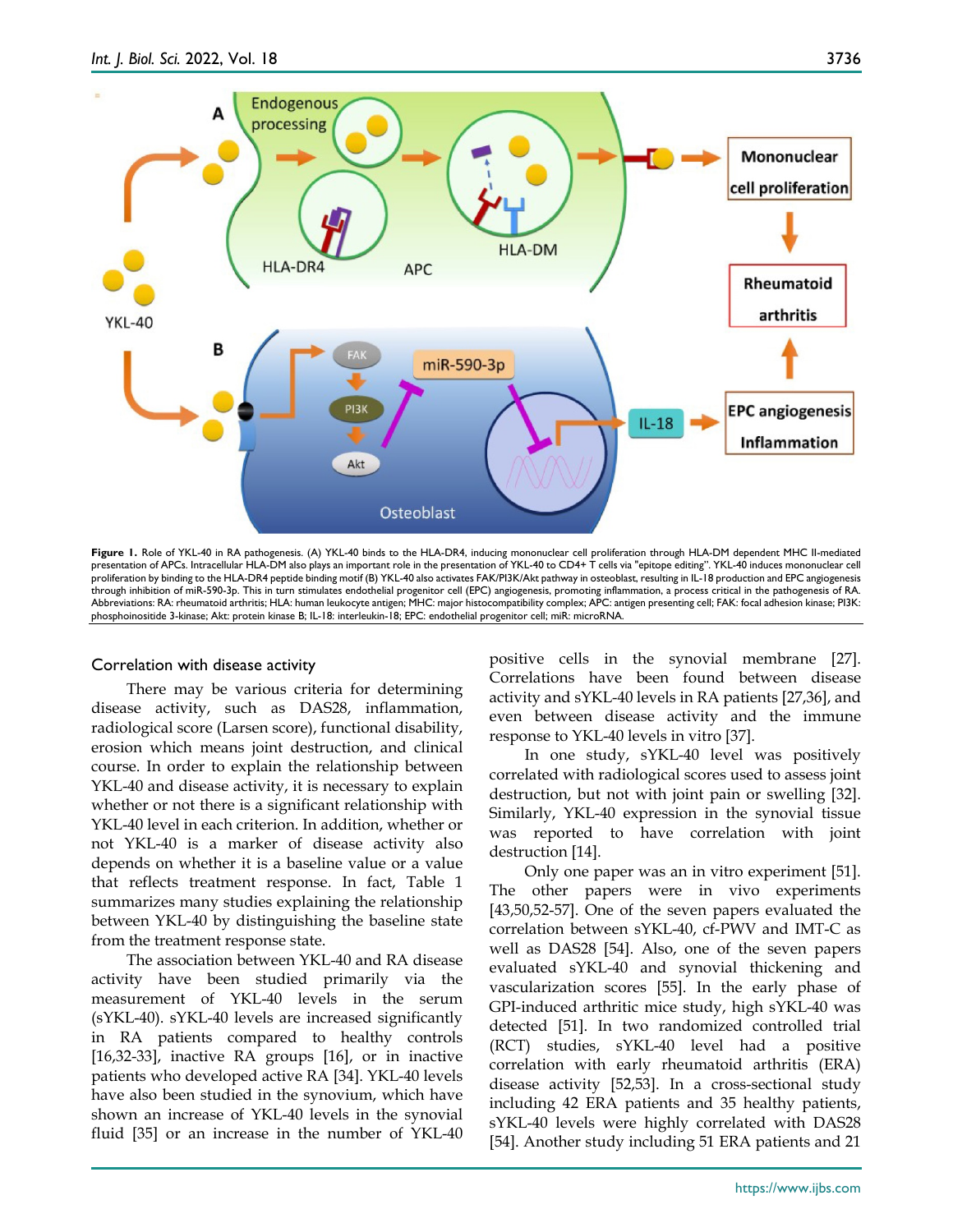polyarthritis (PA) patients, increased YKL-40 in serum was observed only in RA patients [56]. In one study where 25 Danish RA patients got repeated measurement of various serum markers during treatment, YKL-40 serum was significantly elevated in RA patients [43]. In one study, the MBDA score where twelve markers including serum YKL-40 are combined was significantly correlated with RA disease activity [50]. Interestingly, a study evaluating arterial stiffness by cf-PWV and IMT-C by carotid ultrasonography [54] showed that sYKL-40 was highly correlated with cf-PWC and IMT-C as well as DAS28. These results suggest the possibility of early detection of atherosclerosis using sYKL-40 [54]. Correlation between YKL-40 level and synovial thickening and vascularization score was observed in one study [55]. Therefore, YKL-40 serum could be used as a disease activity marker of RA.

Seven papers are available for evaluating sYKL-40 level during RA treatment [34,35,38,43,53, 56,58]. sYKL-40 levels decreased with RA treatment in several studies [34,35,38,43,53,58]. However, there were also conflicting results [58]. Administration of intra-articular glucocorticoids, DMARD therapy, and prolonged TNF-alpha neutralization led to a significant decline in sYKL-40 levels in RA patients [34,35,38]. DMARD therapy in combination with prednisolone was reported to be more effective than DMARD therapy alone when the decrease in sYKL-40 levels was compared between the two treatment groups after 1, 7, 14, and 30 days [34]. Specifically, in one RCT study where 99 ERA patients received DMARD therapy for 26 weeks, sYKL-40 levels decreased with DMARD [53,58]. In a 1-year pilot study where 20 RA patients received infliximab and concomitant methotrexate therapy for 52 weeks, sYKL-40 levels decreased after infliximab therapy [58]. In one study including 25 Danish RA patients, sYKL-40 significantly decreased after anti-TNF-α agents [43]. However, in another study, sYKL-40 level was decreased only in patients who achieved remission, but not in all of RA patients [56]. Therefore, sYKL-40 could be used to evaluate treatment response.

# Correlation with long-term prognosis

One study showed that sYKL-40 levels have a correlation with RA progression (assessed by the Larsen score and the extent of bone erosions) [32], while other studies suggested no association between sYKL-40 and RA progression [36,39]. Four papers using YKL-40 as a marker are available for long-term prognosis of RA. The others evaluated YKL-40 as a long-term prognosis marker in RA patients [52,58,59]. Four papers had a consensus that sYKL-40 seemed to

be not a long-term prognosis marker and to be not associated with radiographic progression in RA [18,52,58,59]. In one cohort study where 238 RA patients are followed for 10 years, sYKL-40 level didn't show any correlation in 5- and 10-years radiographic progression [59]. In 1-year pilot study where 20 RA patients got infliximab and concomitant methotrexate therapy for 52 weeks, YKL-40 did not show correlation with radiographic joint destruction [58]. Also, in two investigatory-initiated RCTs on naïve ERA patients, YKL-40 was not useful in predicting patient's prognosis in radiographic or clinical aspects [52]. Therefore, YKL-40 did not seem to be a long-term prognosis marker, nor was it associated with radiographic progression in RA.

## **1.3 Effect of YKL-40 suppression in rheumatoid arthritis**

Three papers evaluating YKL-40 suppression are available for RA treatment [51,60,61]. Injecting YKL-40 in an early phase of GPI-induced arthritis mice caused decreased antigen-specific T cell proliferation and cytokine production [51]. By using surgical procedures, a study investigated the relationship between and intra-nasal YKL40 injection in lymph nodes and tolerance induction in mice [61]. They concluded that lymph nodes that drain the nasal mucosa is crucial in tolerance induction in mouse model AG (OVA) [61,67]. This showed the possibility of injecting YKL-40 as RA treatment [51,61]. However, in a phase II, double-blinded RCT study where RA patients received internal YKL-40 therapy, there was no significant change in DAS28 compared to placebo group [60]. Therefore, other strategies including changes in way to convey YKL-40 or combination of other immune regulators should be studied.

# **3. Psoriasis and YKL-40**

Psoriasis is an immune-mediated systemic inflammatory disease, characterized by erythematous, well-demarcated plaques with silvery scale [62]. Psoriasis could be classified into five different types: plaque, guttate, inverse, pustular, and erythrodermic psoriasis. Plaque psoriasis, also referred as psoriasis vulgaris, is the most prevalent type. Pustular psoriasis and erythrodermic psoriasis are rare but can be life-threatening. There are diverse comorbidities related to psoriasis, including psoriatic arthritis, cardiovascular disease, lymphoma and Crohn's disease [63]. Psoriasis has high prevalence and demonstrates chronic progress without a definite cure, making it more challenging to deal with. Through PubMed search, a total of 11 studies were found to discuss the relationship between psoriasis and YKL-40 (chitinase-3-like protein 1, CHI3L1,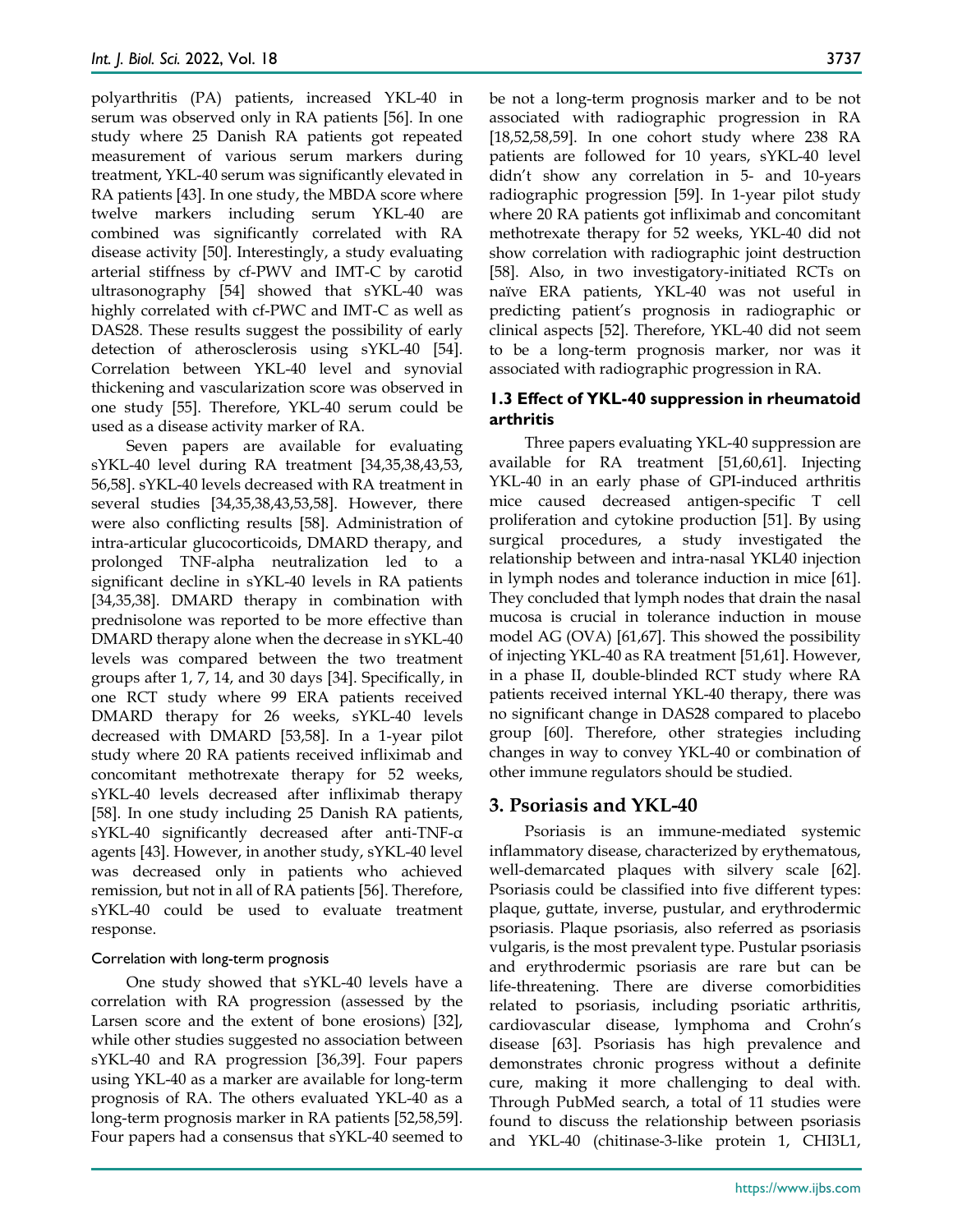human cartilage glycoprotein-39) **(Table 2)** [64-74]. Most of them showed a positive association between psoriasis and YKL-40 [64-72], while 2 studies reported negative or no association [73,74].

## **3.1 Positive correlation between psoriasis and YKL-40**

Multiple biomarkers have been used for the diagnosis of psoriatic diseases. Increase in white blood cell count, C-reactive protein (CRP), and several cytokines such as IFN-γ were found in patients with psoriasis; however, these markers alone lack sensitivity and specificity for evaluating the severity of disease [75]. Several studies recently showed the possibility of YKL-40 as a new diagnostic marker for psoriasis and its possible correlation with disease severity. Imai Y et al. first observed the elevation of YKL-40 in patients with psoriasis vulgaris compared with control group, and the difference was more obvious in patients with generalized pustular psoriasis, a more severe inflammatory form of psoriasis [64]. sYKL-40 level was also suggested to

show positive relationship with the severity of skin lesions in patients with psoriatic arthritis, a type of arthritis that occurs in psoriasis patients [65]. Ahmed S et al. stated that sYKL-40 level might be used for evaluating disease activity and angiogenesis in patients with psoriasis [66]. YKL-40 could also be helpful for diagnosing and monitoring patients with psoriatic arthritis as an inflammatory marker [67, 68]. Salomon et al. stated that an increased YKL-40 level reflects the presence of systemic inflammation rather than cutaneous lesions [67] and found its correlation with the severity of psoriatic arthritis, which was scored with 28-joint Disease Activity Score (DAS-28) in the study [68]. There were conflicting findings regarding YKL-40's legitimacy in evaluating treatment response. Baran A et al. stated that YKL-40 might be interpreted as a marker of psoriasis, but not for evaluating metabolic condition or efficacy of treatment [69]. However, decreased sYKL-40 level after narrow-band ultraviolet B phototherapy was observed in psoriasis vulgaris patients [70].

**Table 2.** List of studies on the relationship between psoriasis and YKL-40 (chitinase-3-like protein-1, human cartilage glycoprotein-39).

| Authors, year                    | Study design                                                                                       | Main study findings                                                                                                                                                                                |
|----------------------------------|----------------------------------------------------------------------------------------------------|----------------------------------------------------------------------------------------------------------------------------------------------------------------------------------------------------|
| Positive correlation with YKL-40 |                                                                                                    |                                                                                                                                                                                                    |
| Imai Y et al.,                   | -62 psoriasis patients and 21 controls were studied.                                               | PV patients have 3-times higher YKL-40 than controls while GPP patients                                                                                                                            |
| 2011. [64]                       | -Serum YKL measured using ELISA.                                                                   | have higher YKL-40 levels than PV patients.<br>Involvement in joint inflammation or more severe inflammatory psoriasis                                                                             |
|                                  |                                                                                                    | patients have higher YKL-40.                                                                                                                                                                       |
| Imai Y et al.,                   | -Diagnosis YKL-40 in 18 PsA patients and 29 controls based on                                      | In PsA patients, serum YKL-40 levels may be a useful biomarker reflecting                                                                                                                          |
| 2013. [65]                       | CASPAR criteria using enzyme-linked immunoassay kit.                                               | severity of skin lesions.                                                                                                                                                                          |
| Ahmed S et al.,<br>2015. [66]    | -48 psoriasis patients and 30 controls were evaluated using<br>high-resolution PDUS.               | Compared to controls, an obvious elevation was detected in serum YKL-40<br>levels in psoriasis patients. $(p<0.001)$ .                                                                             |
|                                  | -sYKL-40 levels were measured using ELISA.                                                         | YKL-40 could be applied for assessing angiogenesis and disease activity in<br>psoriasis patients.                                                                                                  |
|                                  |                                                                                                    | PDUS is a good non-invasive tool for detecting early synovial changes in                                                                                                                           |
|                                  |                                                                                                    | psoriasis patients and evaluating angiogenesis in PsA patients.                                                                                                                                    |
| Salomon J et al.,                | -Blood of 55 psoriatic patients were taken to check the serum of                                   | YKL-40 could be a useful marker of inflammation in psoriasis and might                                                                                                                             |
| 2017. [67]                       | YKL-40, CRP, ESR, etc.                                                                             | indicate psoriatic patients with systemic inflammation.                                                                                                                                            |
| Salomon J et al.,                | -Blood of 42 psoriatic arthritis patients were taken to check the                                  | YKL-40 might be a potential marker for diagnosis and monitoring in psoriatic                                                                                                                       |
| 2018. [68]                       | serum of YKL-40, CRP, ESR, etc.                                                                    | arthritis patients.                                                                                                                                                                                |
| Baran A et al.,<br>2018. [69]    | -Comparison the blood of 37 psoriasis patients, 15 healthy controls •<br>before and after therapy. | YKL-40 might be a marker of psoriasis but it is not useful to assess the<br>metabolic conditions, severity and efficacy of treatment.                                                              |
| Abu El-Hamd M                    | -A cross-sectional case-control included 30 psoriasis vulgaris                                     | NB-UVB phototherapy, an essential method for psoriasis vulgaris patients,                                                                                                                          |
| et al., 2018. [70]               | patients and 20 healthy individuals.                                                               | resulted in decreasing the serum levels of YKL-40.                                                                                                                                                 |
|                                  | -After NB-UVB phototherapy, assessing the serum levels of                                          |                                                                                                                                                                                                    |
|                                  | YKL-40 of them.                                                                                    |                                                                                                                                                                                                    |
| Alpsoy S et al.,                 | -Measured 60 psoriasis patients and 50 controls' demographic and •                                 | In psoriasis patients, CRP, YKL-40 and PASI score showed positive correlation                                                                                                                      |
| 2014. [71]                       | biochemical parameters, C3, C4, D-dimer, CRP, fibrinogen and                                       | in increase cIMT and impaired aortic elasticity.                                                                                                                                                   |
|                                  | YKL-40.                                                                                            | Levels of increased C3 and fibrinogen showed negative correlation with aortic<br>strain and compliance.                                                                                            |
| Erfan G et al.,                  | -60 psoriasis patients and 30 healthy controls were evaluated for                                  | The increased level of YKL-40 in psoriasis might be related to ED.<br>$\bullet$                                                                                                                    |
| 2015. [72]                       | endothelial function and serum YKL-40.                                                             | YKL-40 also can be valuable for managing cardiovascular diseases in RP                                                                                                                             |
|                                  |                                                                                                    | psoriasis patients above 40 ages.                                                                                                                                                                  |
|                                  | Negative or none correlation with YKL-40                                                           |                                                                                                                                                                                                    |
|                                  | Ataseven A et al., -56 psoriatic patients were included in the study.                              | Vaspin and VAP-1 can be used as markers of psoriasis.                                                                                                                                              |
| 2016. [73]                       | -Vaspin, VAP-1, YKL-40 and hs-CRP levels were evaluated.                                           | Difference of sYKL-40 between psoriatic patients and the control group was                                                                                                                         |
|                                  |                                                                                                    | no significant.                                                                                                                                                                                    |
| Jensen P et al.,                 | -Measured YKL-40, hs-CRP and PASI in 48 psoriasis patients and •                                   | Elevation of YKL-40 has been well-defined in those of patients with PsA, not                                                                                                                       |
| 2013. [74]                       | repeated measurements after 4-6 weeks of MTX treatment in a                                        | psoriasis.                                                                                                                                                                                         |
|                                  | subgroup of 14 patients.                                                                           | Decrease of YKL-40 in PsA patients who responded to treatment. As a result,                                                                                                                        |
|                                  | -Measured YKL-40, hs-CRP in 42 PsA patients at initiation of                                       | YKL-40 could be a useful biomarker to monitor PsA patients to check the effect of                                                                                                                  |
|                                  | study and during 48 weeks of adalimumab treatment                                                  | treatment with TNF- a inhibitors.<br>Although the CLICA common lighed incomparable to compute containing on the CDD, and and light description of Although the State of ACDAD, classification from |

soriasis vulgaris; GPP: generalized pustular psoriasis vulgaris; GPP: generalized pustular psoriatic arthritis; PDUS: power doppler ultrasound; CRP: C-reactive protein; ESR: Erythrocyte sedimentation rate; NB-UVB: Narrow-band Ultraviolet B; PASI: psoriasis area and severity index; cIMT: carotid intima-media thickness; ED: Endothelial dysfunction; RP: Risk-positive; VAP: Vascular adhesion protein; hs-CRP: high sensitivity C-reactive protein; MTX: methotrexate; TNF- α: tumor necrosis factor-α.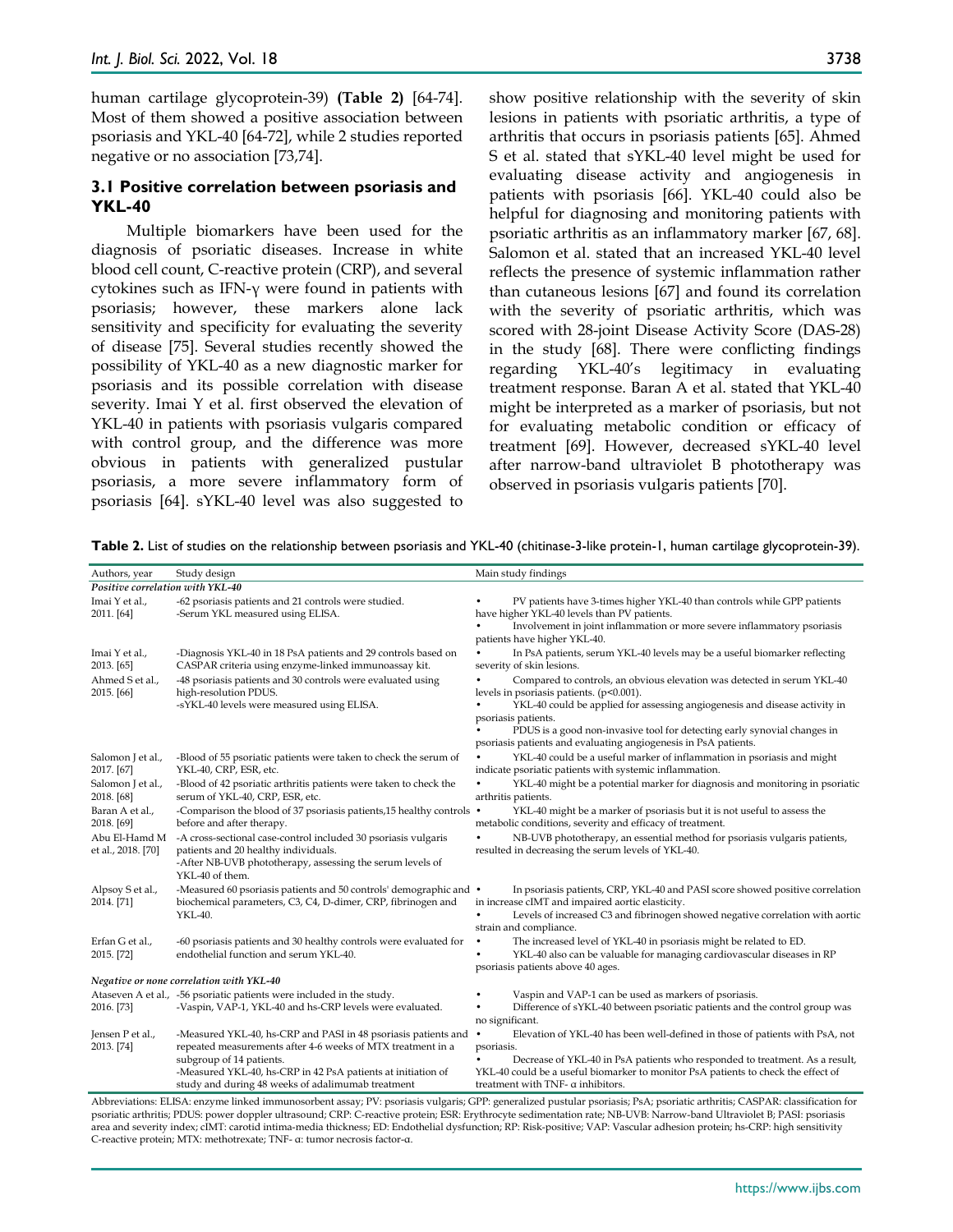|                             |  |  |  |  | Table 3. List of studies on the relationship between systemic lupus erythematosus and YKL-40 (chitinase-3-like protein-1, human |  |
|-----------------------------|--|--|--|--|---------------------------------------------------------------------------------------------------------------------------------|--|
| cartilage glycoprotein-39). |  |  |  |  |                                                                                                                                 |  |

| Authors, year           | Study design                                                                                                                                                                                     | Main study findings                                                                                                                                                                                                                                                                                                                                                                                                                                                                                                                                                                                                                     |
|-------------------------|--------------------------------------------------------------------------------------------------------------------------------------------------------------------------------------------------|-----------------------------------------------------------------------------------------------------------------------------------------------------------------------------------------------------------------------------------------------------------------------------------------------------------------------------------------------------------------------------------------------------------------------------------------------------------------------------------------------------------------------------------------------------------------------------------------------------------------------------------------|
| Vos K et al., 2000 [36] | -Comparison of plasma HC gp-39 levels in 50 RA,<br>51 OA, 24 SLE, 26 IBD patients and 49 healthy<br>controls by one-way ANOVA.                                                                   | SLE patients have higher serum levels of HC gp-39 than healthy controls but lower<br>than RA patients.                                                                                                                                                                                                                                                                                                                                                                                                                                                                                                                                  |
| Dominika Wcisło         | -Comparison of serum HC gp-39 levels in 25 SLE<br>Dziadecka et al., 2009 [79] patients and 22 healthy controls by<br>immunosorbent assay (METRA YKL-40 kit).                                     | Mean serum levels of HC gp-39 were almost half in controls than in lupus patients.<br>Only HC gp-39 levels and $\gamma$ -globulin showed positive correlation. ( $r=0.40$ , $p<0.05$ ).<br>No correlation between HC gp-39 and age, BMI, duration of symptoms, serum CRP,<br>ANA titer, ESR, disease activity measured with the SLEDAI.<br>No difference in serum HC gp-39 between the subgroups of patients with the<br>SLEDAI<30 and those with the SLEDAI>30.<br>Although HC gp-39 thought to be an index of cartilage damage initially, it should be<br>considered as an index of chondrocyte activation due to subsequent studies. |
| Vos K et al., 2000 [80] | -Growth with 5 different HC gp-39 derived<br>peptides followed by measuring multiplication of<br>PBMC as well as recording disease activity score in •<br>RA, SLE, IBD, OA and healthy controls. | In autoimmune diseases including SLE, HC gp-39 derived peptides are the objects of<br>T cell immunity.<br>The T-cell response to the various HC gp-39 derived peptide was low in the SLE<br>patients.                                                                                                                                                                                                                                                                                                                                                                                                                                   |

Abbreviations: HC gp-39: human cartilage glycoprotein-39; RA: rheumatoid arthritis; OA: osteoarthritis; SLE: systemic lupus erythematosus; IBD: inflammatory bowel disease; ANOVA: analysis of variance; BMI: body mass index; CRP: C-reactive protein; ANA: anti-nuclear antibody; ESR: erythrocyte sedimentation rate; SLEDAI: systemic lupus erythematosus disease activity index; PBMC: Peripheral blood mononuclear cell.

Furthermore, sYKL-40 level is also related to vascular defects in psoriasis patients. YKL-40 level is positively correlated with carotid intima-media thickness and defective aortic elasticity in patients with psoriasis [71]. According to Erfan G et al, YKL-40 might be associated with endothelial dysfunction in psoriasis and could be applied for managing cardiovascular diseases in high-risk psoriasis patients [72].

## **3.2 Negative or no correlation between psoriasis and YKL-40**

There are two studies that show negative or none correlation between psoriasis and YKL-40. Ataseven et al. reported that the YKL-40 levels of psoriasis group are not significantly different from the levels of healthy controls [73]. Jensen et al. revealed that there is no correlation between YKL-40 and psoriasis severity [74]. However in psoriatic arthritis group, which is a type of arthritis that occurs in psoriasis patients, YKL-40 level had association with disease severity and treatment response [74].

# **4. Systemic lupus erythematosus (SLE) and YKL-40**

SLE is an autoimmune disease that involves multiple organs including the skin, kidney, brain, and joints [76]. Majority of patients are women of childbearing age, which accounts for 90% of total SLE patients [77]. There are several classic markers that have been used to estimate disease activity in SLE patients, such as anti-dsDNA titer and measurements of C3, C4, CH50 [78]. A total of 3 associations between SLE and YKL-40 were identified from a PubMed search (**Table 3**) [36,79,80].

Two studies which compared YKL-40 levels between SLE patients and healthy controls showed concordant findings. Vos et al. first revealed that SLE patients have higher YKL-40 levels than healthy

controls [36]. However, YKL-40 levels in SLE patients were lower compared to RA patients and did not correlate with disease activity [36]. Wcisło et al. also showed that average plasma levels of YKL-40 is about twice higher in the SLE group than in controls [79]. Likewise, YKL-40 had no correlation with disease activity or the severity of joint involvement [80]. There was an in vitro study that showed reduced reactivity of T cells from SLE patients in response to YKL-40 [80]. Vos et al. incubated T-cells in the settings of five types of YKL-40 and compared its growth rate between different disease entities including SLE [80]. They studied the responses of T-cells to YKL-40 in patients with various inflammatory conditions [80] and found that T-cells from RA patients showed a proliferative response to YKL-40 [80]. In contrast, T-cells from SLE patients showed low response to YKL-40 [80].

# **5. Behcet's disease (BD) and YKL-40**

BD is a systemic inflammatory disorder with recurrent oral ulcers, genital ulcers, eye lesions, and skin lesions [81]. It can also involve joints, central nervous system, gastrointestinal tract, and large vessels [81]. Although the pathogenesis of BD is not fully known, neutrophilic hyperactivity and overproduction of pro-inflammatory cytokines and reactive oxygen species (ROS) are considered to be major mechanism of the disease [81,82,83]. PubMed search identified two studies describing the association between BD and YKL-40 (**Table 4**) [84,85].

Seo et al. first reported the correlation between BD and YKL-40 [84]. By comparing sYKL-40 levels of control group and inactive/active BD patients, they revealed that YKL-40 was significantly higher in BD patients [84]. In addition, patients in the active BD group showed an elevation in sYKL-40 levels compared with inactive BD patients [84]. Since YKL-40 levels showed a positive correlation with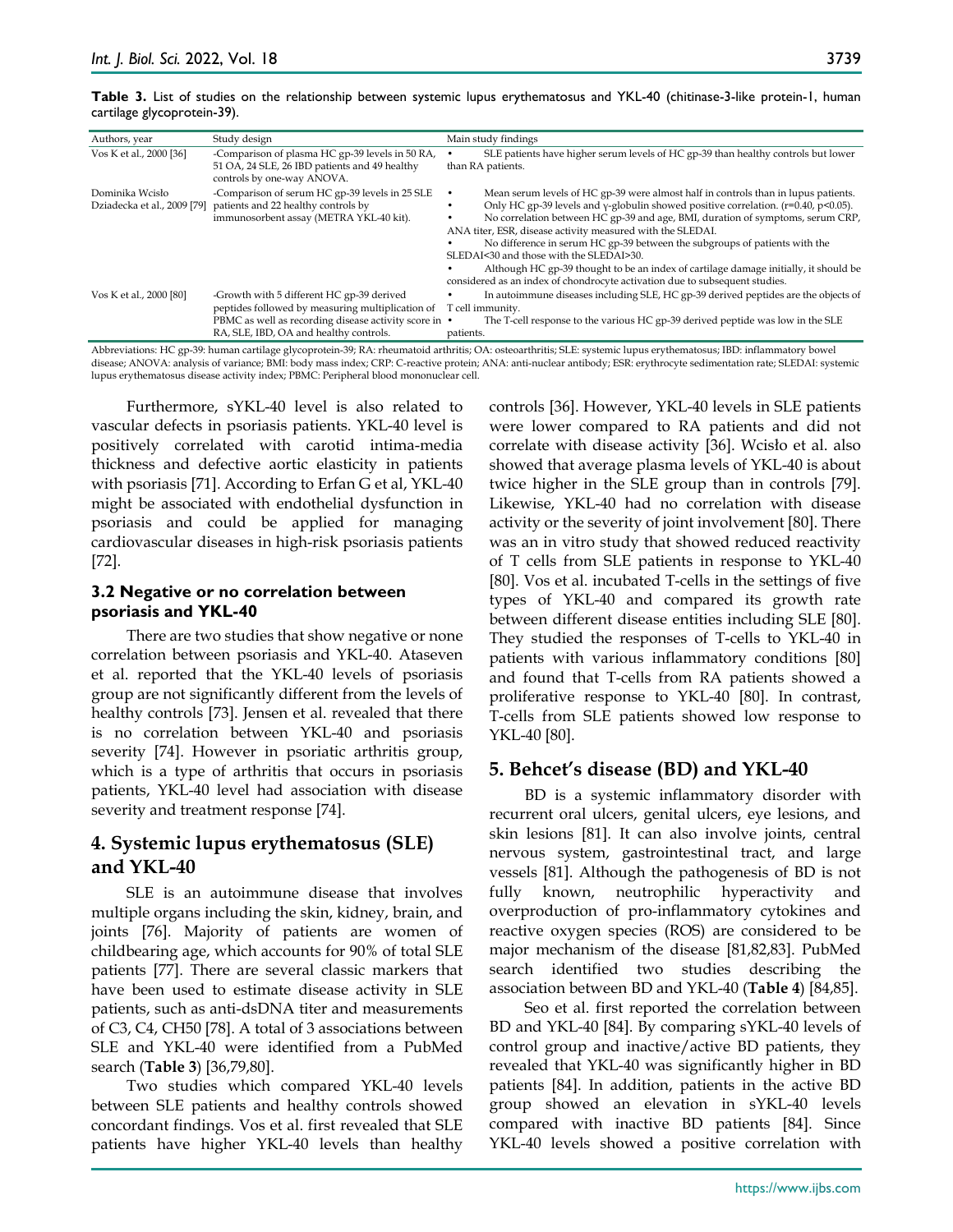disease activity, they proposed YKL-40 as an alternative marker to monitor disease activity in BD patients [84]. Bilen et al. also reported YKL-40 elevation in BD patients [85]. However, this study failed to show the association between YKL-40 levels and disease activity, which is inconsistent with the previous study [85]. Therefore, further research is required to clarify the correlation between YKL-40 and BD activity.

# **6. Inflammatory bowel disease (IBD) and YKL-40**

A total of 14 associations between inflammatory bowel disease and YKL-40 were identified from a PubMed search (**Table 5**) [83–96].

## **6.1 Correlation between YKL-40 and disease activity in inflammatory bowel disease**

A link between YKL-40 and the activity of IBD lies on the process of fibrosis and inflammation during the natural course of IBD [86]. Ten papers reported increased levels of YKL-40 associated with the severity of the disease [86-95]. In both Crohn's disease and ulcerative colitis, the sYKL-40 levels were significantly correlated with C-reactive protein level and disease activity [86]. In Crohn's disease, sYKL-40 level was shown higher in patients with intestinal strictures than in those without intestinal strictures [87]. Vind et al. found that sYKL-40 level is increased in 40–50% of ulcerative colitis and Crohn's disease patients with active disease, and the level was also increased in 30% of patients with Crohn's disease which is clinically inactive [88]. Ytting H et al. reported a case where s YKL-40 level is increased as an appearance of Sweet's syndrome in a patient previously diagnosed with ulcerative colitis, sYKL-40 level acted as a marker of disease activity of Sweet's syndrome [89]. Increased sYKL-40 level was also discovered as the marker for demonstrating articular involvement in inflammatory bowel disease [90]. Punzi L et al. discovered a similar result showing sYKL-40 level was only increased in IBD patient with arthritis, IBD patients without arthritis showed no difference from healthy controls [94]. Among the peptides derived from YKL-40, the human cartilage glycoprotein-39 263-275 level was increased in IBD [91]. The fecal YKL-40 level was found to be a marker to assess endoscopic ulceration level in IBD [89]. The fecal sYKL-40 level was also correlated with the severity and disease activity in IBD [93]. In Crohn's disease, sYKL-40 is an autoantigenic target, IgA and secretory IgA antibodies against sYKL-40 level can serve as a marker facilitating the serological diagnosis [95].

## **6.2 Correlation between YKL-40 and development of cancer in inflammatory bowel disease**

The YKL-40 expression in colonic epithelial cells is a biomarker for neoplastic changes in IBD [95]. In a mouse model, the YKL-40 induced cell proliferation and survival while involving down-regulation of the pro-apoptotic S100A9 protein, which promoted tumorigenic changes in the colon and led tumor cells survive and proliferate [97]. In another mouse model, colonic epithelial cells with high levels of YKL-40 expression exhibited malignant transformation *in vivo*  when exposed to azoxymethane, a well-known colonic carcinogen [98]. Higher expression of the YKL-40 was found in the distal colon compared to the proximal colon in mice, resulting in higher chances of tumorigenesis in the distal colon [99].

# **7. YKL-40 as biomarker of other human diseases with autoimmune mechanism.**

The serum YKL-40 levels were higher in the multiple sclerosis (MS) group than in control, and which levels in the patients with relapsing remitting multiple sclerosis (RRMS) were correlated with the patients' expanded disability status scale (EDSS) scores and ages. No relationships were determined between the serum YKL-40 levels and the other variables. The findings from this study suggested that YKL-40 may be a useful marker for the inflammatory process of MS [100]. Serum levels of YKL-40 were significantly higher in 40 female patients with systemic sclerosis compared to 14 healthy female controls. In contrast, miR-214 expression in plasma from SSc patients was significantly downregulated compared to controls which shows that the binding of YKL-40 and miR-214 is involved in the mechanism of inflammation and fibrosis [101]. YKL-40 was higher in the poorly controlled symptom and exacerbation group and in patients with non-atopic asthma compared with stable asthma. YKL-40 appears to increase in proportion to the degree of inflammation in diseases with an immune mechanism [102]. Compared to neurological controls, increased YKL-40 levels were detected in sCJD and Alzheimer's disease (AD) but not in vascular dementia (VaD) or in dementia with Lewy bodies (DLB)/Parkinson's disease dementia (PDD). Further, two independent patient cohorts were used to validate the increased CSF YKL-40 levels in Creutzfeldt-Jakob disease (sCJD). YKL-40 is a disease-specific marker of neuroinflammation showing its highest levels in prion diseases [103].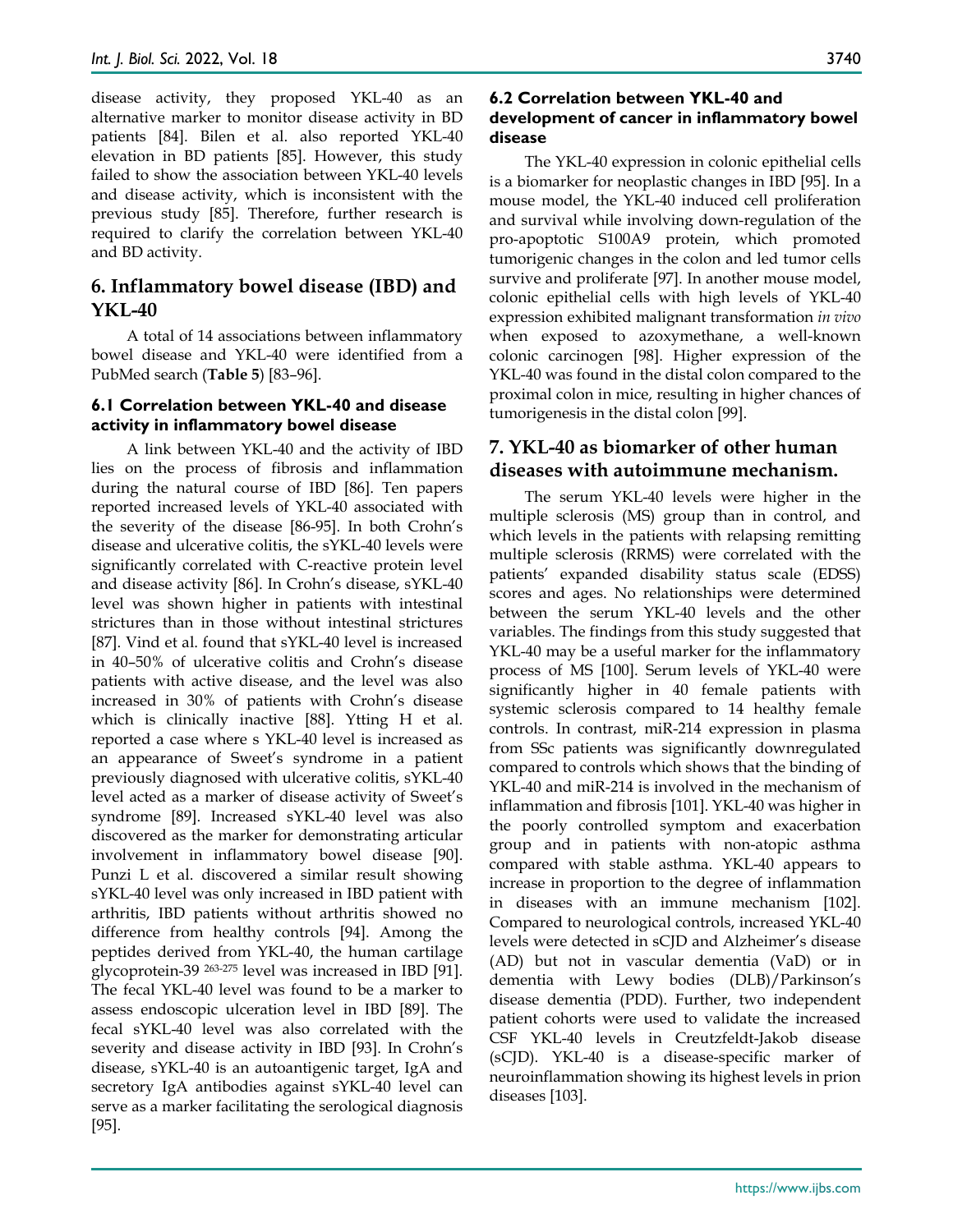#### **Table 4.** List of studies on the relationship between Behçet disease and YKL-40 (chitinase-3-like protein-1, human cartilage glycoprotein-39).

| Authors, year Study design  |                                                                                                                                                                                        | Main study findings                                                                                                                                                   |
|-----------------------------|----------------------------------------------------------------------------------------------------------------------------------------------------------------------------------------|-----------------------------------------------------------------------------------------------------------------------------------------------------------------------|
| Seo J et al.,<br>2016 [84]  | -Comparison of plasma levels of YKL-40 in 112 Behcet's disease patients and 45 •<br>healthy volunteers.                                                                                | Serum YKL-40 might be a provider of the pathophysiology of<br>Behcet's disease and useful marker for monitoring Behcet's disease<br>patients.                         |
| Bilen H et al,<br>2016 [85] | -Comparison of plasma levels of chitinase-3-like 1 protein and its association<br>with malondialdehyde in 51 Behcet's disease patients and 28 healthy controls by disease.<br>SPSS 20. | Chitinase-3-like 1 protein might be associated with Behcet's<br>٠<br>The levels of malondialdehyde had no significant correlation with<br>Chitinase-3-like 1 protein. |

Abbreviations: SPSS: statistical package for social science.

#### **Table 5.** List of studies on the relationship between Inflammatory bowel disease and YKL-40 (chinitinase-3-like protein-1, human cartilage glycoprotein-39).

| Authors, year                          | Study design                                                                                                                                                                                                                      | Main study findings                                                                                                                                                                                                                                                                                                                                                                                                                                                                                                                                                                                          |
|----------------------------------------|-----------------------------------------------------------------------------------------------------------------------------------------------------------------------------------------------------------------------------------|--------------------------------------------------------------------------------------------------------------------------------------------------------------------------------------------------------------------------------------------------------------------------------------------------------------------------------------------------------------------------------------------------------------------------------------------------------------------------------------------------------------------------------------------------------------------------------------------------------------|
|                                        | Strong Correlation between YKL-40 and disease activity                                                                                                                                                                            |                                                                                                                                                                                                                                                                                                                                                                                                                                                                                                                                                                                                              |
| Koutroubakis I. E et al.,<br>2003 [86] | -Detection of sYKL-40 values in 94 UC, 85 CD, 23<br>non-IBD intestinal inflammation patients and 70<br>healthy controls by using ELISA.                                                                                           | Mean sYKL-40 concentrations increased in UC and CD patients than in healthy<br>controls $(P<0.0001$ , respectively), but not significantly higher than in non-IBD intestinal<br>inflammation patients.<br>$\bullet$<br>YKL-40 levels increased as disease activity ( $r=0.29$ , $P=0.005$ ) and CRP ( $r=0.27$ ,<br>$P=0.01$ ) increased in both UC and CD patients.<br>Localization also attributed to higher YKL-40 levels as CD in ileum showed higher<br>levels of YKL-40 than in ileocolon or colon.                                                                                                    |
| Erzin Y et al., 2018. [87]             | -Serum YKL-40 levels in 41 CD patients (including<br>12 patients with strictures) and 46 healthy controls<br>were studied using multivariate regression<br>analysis.                                                              | Stenosis didn't make differences in YKL-40 levels.<br>YKL-40 values in CD were highly detected in the healthy controls ( $P=0.000$ ) and<br>$\bullet$<br>increased as disease activity increased $(r=0.681, p=0.000)$ .<br>Strictures in CD also showed contributions to higher serum YKL-40 values $(r=0.457)$ ,<br>$P=0.003$ ).<br>$\bullet$<br>YKL-40 values could be a biomarker of clinical activity and formation of strictures in<br>CD patients.                                                                                                                                                     |
| Vind I et al., 2003. [88]              | -Serum YKL-40 concentrations, albumin, CRP and<br>leucocytes in 164 UC, 173 CD patients and 245<br>healthy controls were analyzed.<br>-Disease activities in UC and CD were assessed by<br>SCCAI and H-B scores.                  | YKL-40 concentrations in severe active UC increased than in inactive UC and<br>$\bullet$<br>healthy controls $(p<0.001)$ .<br>Median YKL-40 concentrations in UC patients and clinical activity were correlated.<br>YKL-40 concentrations in severe active CD were also highly detected than in healthy<br>$controls(p<0.001)$ , but not significantly higher than in inactive CD patients.<br>Median YKL-40 levels and H-B index in CD patients were not correlated.<br>$\bullet$<br>Correlations between YKL-40 levels, albumin, CRP and leukocytes were very low.                                         |
| Ytting H et al., 2005. [89]            | -YKL-40 levels, blood cell count, albumin and<br>SSCAI was assessed in a SS patient.                                                                                                                                              | Serum YKL-40 concentrations increased as SCCAI and CRP levels increased during<br>disease course.<br>YKL-40 was the highest when the SCCAI score was highest.                                                                                                                                                                                                                                                                                                                                                                                                                                                |
| Bernardi D et al., 2003.<br>[90]       | -YKL-40, CRP, SAA levels are assessed in 29 PsA,<br>66 IBD (36 CD and 30 UC), and 76 JIBD (44 CD and<br>32 UC).                                                                                                                   | YKL-40 levels were highly detected in JIBD patients ( $P = 0.000003$ ) than in IBD<br>$\bullet$<br>patients, but there were no differences for CRP and SAA values.<br>No differences between JIBD and PsA patients for YKL-40, CRP, or SAA levels.                                                                                                                                                                                                                                                                                                                                                           |
| Vos K et al., 2000 [91]                | -Effect of HC gp-39 derived peptide on PBMC<br>proliferation was measured in RA, SLE, IBD, OA<br>patients and healthy controls.                                                                                                   | HC gp-39-derived peptide makes PBMC proliferate more in inflammatory<br>conditions like RA, IBD, OA than in healthy controls.<br>Level of peptide correlated with RA disease activity while it doesn't in IBD or SLE.                                                                                                                                                                                                                                                                                                                                                                                        |
| Buisson A et al., 2016.<br>$[92]$      | - Fecal calprotectin and CHI3L1 was measured in 86 .<br>adult IBD patients and compared to CDEIS score in in CD and UC.<br>CD patients or MES in UC patients, evaluating both $\bullet$<br>level as biomarker of activity in IBD. | Both fecal CHI3L1 and calprotectin levels correlated with endoscopic activity score<br>Fecal CHI3L1 seem to be reliable biomarker in assessing endoscopic activity of IBD.                                                                                                                                                                                                                                                                                                                                                                                                                                   |
| Aomatsu T et al., 2011<br>$[93]$       | -Analyzed the level of CHI3L1 and calprotectin in<br>fecal samples from pediatric UC, CD patients and<br>healthy control by ELISA.                                                                                                | Active IBD patients' fecal CHI3L1 levels were higher compared with healthy control,<br>and were correlated with disease activity.                                                                                                                                                                                                                                                                                                                                                                                                                                                                            |
| Punzi L et al., 2003. [94]             | -Comparison of serum HC gp39 levels and CRP in<br>58 IBD-nonA, 63 IBD-A, and in 20 healthy controls.<br>IBD patients were also divided into aIBD and<br>naIBD.                                                                    | The serum HC gp39 values in IBD-A patients were highly detected than in controls<br>$(p<0.01)$ and IBD-nonA $(p<0.001)$ patients.<br>Otherwise, the values between controls and IBD-nonA were not different.<br>Correlation between the serum HC gp-39 levels and NAJ ( $r=0.6$ , $p<0.001$ ).<br>HC gp39 could be a biomarker of arthropathy in IBD.<br>The serum CRP levels were high in IBD-A( $p<0.01$ ) and IBD-nonA( $p<0.05$ ) than in<br>the controls.<br>CRP levels were highly detected in aIBD-nonA than in naIBD-nonA ( $p<0.05$ ), the<br>levels between aIBD-A and naIBD-A were not different. |
| Deutschmann C et al.,<br>2019. [95]    | -Analyzed IgG, IgA, and sIgA to CHI3L1 by ELISAs<br>in 331 IBD patients (110 CD, 95 UC, 126 CeD) and<br>86 healthy controls.                                                                                                      | Higher level of IgG, IgA, sIgA to CHI3L1 was detected in CD patients compared<br>with UC, CeD and healthy controls.<br>Glycosylhydrolase family member CHI3L1 is novel neutrophil autoantigen target.                                                                                                                                                                                                                                                                                                                                                                                                        |
|                                        | Relationship between YKL-40 and development of cancer in IBD.                                                                                                                                                                     |                                                                                                                                                                                                                                                                                                                                                                                                                                                                                                                                                                                                              |
| Chen CC et al., 2011. [96]             | -Compared CHI3L1expression of colonic samples<br>from UC patients and healthy control.<br>-Analyzed the effect of CHI3L1 on CECs to<br>malignant change in inflammatory condition.                                                | High expression of CHI3L1 was shown in IBD patients with neoplasia compared<br>with that in healthy control or IBD patients without neoplasia.<br>CHI3L1 seems to promote tumor progression in inflammatory conditions by<br>inducing growth, proliferation, migration of CECs.                                                                                                                                                                                                                                                                                                                              |
| Low D et al., 2015. [97]               | -Compared incidence of CAC in CHI3L1 knockout<br>mice and wild type mice both treated with<br>AOM/DSS.                                                                                                                            | In chronic intestinal inflammatory condition, highest CHI3L1 expression was found<br>$\bullet$<br>and is critical for IEC survival and proliferation, contributing tumor formation in colitis.<br>Fecal CHI3L1 level can be used as marker of tumor progression in IBD patients.<br>CHI3L1 competitively inhibit S100A9, and balance of these two molecules determine<br>IECs to proliferate or to do apoptosis.                                                                                                                                                                                             |
| Low D et al., 2015. [98]               | -After inducting tumor by using azoxymethane in<br>MOLF/EiJ mouse that overexpress colonic                                                                                                                                        | High CHI3L1 level is related to spontaneous development of polypoid nodule and<br>colonic immune cell infiltration and makes azoxymethane induce colorectal cancer more                                                                                                                                                                                                                                                                                                                                                                                                                                      |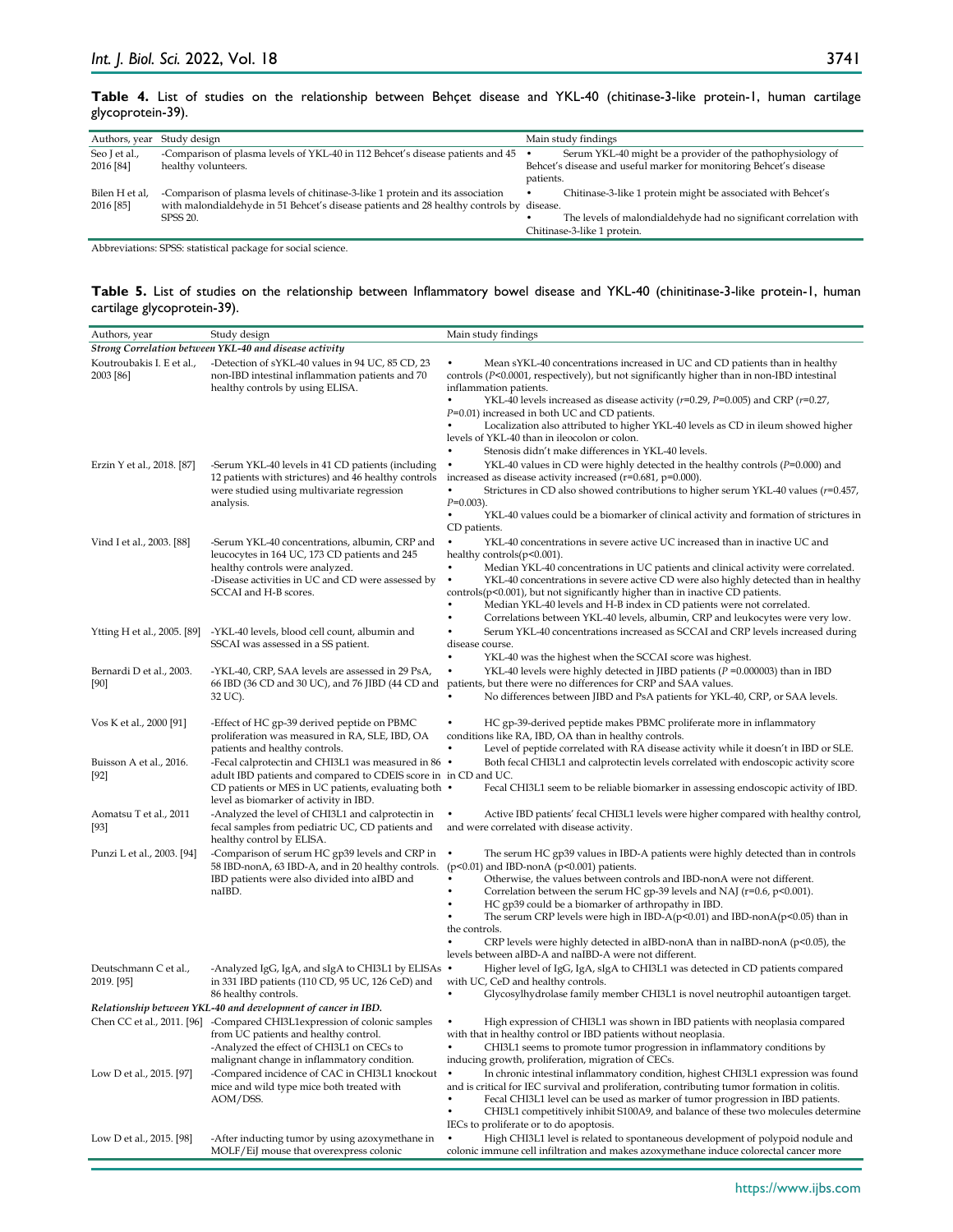| Authors, year            | Study design                                                                                                                                                                                                                                                                                                                                 |         | Main study findings                                                                                                                                        |
|--------------------------|----------------------------------------------------------------------------------------------------------------------------------------------------------------------------------------------------------------------------------------------------------------------------------------------------------------------------------------------|---------|------------------------------------------------------------------------------------------------------------------------------------------------------------|
|                          | epithelial CHI3L1, immunohistochemical,<br>microscopic, statistical analysis were conducted.                                                                                                                                                                                                                                                 | easily. |                                                                                                                                                            |
| Ma JY et al., 2014. [99] | -Macroscopic, histologic, molecular biologic<br>analysis was conducted in 5 groups of Balb/c mice oxygen species.<br>(Control/ CAC/ CAC + caffeine/ Colitis/ Colitis<br>+caffeine).                                                                                                                                                          |         | In colon carcinogenesis, CHI3L1 increase risk of tumor by production of reactive<br>Caffeine decreases the risk of tumor by reducing oxidative DNA damage. |
| $+1777$ $+0$             | $\cdots$ $\cdots$ $\cdots$ $\cdots$ $\cdots$ $\cdots$ $\cdots$ $\cdots$ $\cdots$ $\cdots$ $\cdots$ $\cdots$ $\cdots$ $\cdots$ $\cdots$ $\cdots$ $\cdots$ $\cdots$ $\cdots$ $\cdots$ $\cdots$ $\cdots$ $\cdots$ $\cdots$ $\cdots$ $\cdots$ $\cdots$ $\cdots$ $\cdots$ $\cdots$ $\cdots$ $\cdots$ $\cdots$ $\cdots$ $\cdots$ $\cdots$ $\cdots$ |         |                                                                                                                                                            |

\* YKL-40 is positively correlated in all related IBD papers.

Abbreviations: UC: Ulcerative colitis; CD: Crohn's disease; IBD: Inflammatory bowel disease; ELISA: Enzyme-linked immunosorbent assay; CRP: C reactive protein; SCCAI: Simple Clinical Colitis Activity Index; H-B: Harvey-Bradshaw; SS: Sweet's syndrome (Extraintestinal manifestation of inflammatory bowel disease); SAA: Serum amyloid A; PsA: psoriatic arthritis; JIBD: Joint involvement in inflammatory bowel disease; HC gp-39: Human cartilage glycoprotein 39; PBMC: peripheral blood mononuclear cell; RA: Rheumatoid arthritis; SLE: Systemic lupus erythematosus; OA: osteoarthritis; CHI3L1: Chitinase-3-like protein 1; CDEIS: Crohn's disease Endoscopic Index of Severity; MES: Mayo endoscopic subscore; IBD-nonA: Inflammatory bowel disease without arthritis; IBD-A: Inflammatory bowel disease with arthritis; aIBD: active inflammatory bowel disease; naIBD; non active inflammatory bowel disease; NAJ: Number of affected joints; Ig: immunoglobulin; sIgA: secretory immunoglobulin A; CeD: celiac disease; CECs: colonic epithelial cells; CAC: colitis associated cancer; AOM/DSS: Azoxymethane/dextran sulphate sodium; IEC: intestinal epithelial cell; S100A9: S100 calcium-binding protein 9.

**Table 6.** List of other studies on YKL-40 (chitinase-3-like protein-1, human cartilage glycoprotein-39) as biomarker of human disease with autoimmune mechanism.

| Authors, year                     | Study design                                                                                                                                                                                                                             | Main study findings                                                                                                                                                                                                                                                                                                     |
|-----------------------------------|------------------------------------------------------------------------------------------------------------------------------------------------------------------------------------------------------------------------------------------|-------------------------------------------------------------------------------------------------------------------------------------------------------------------------------------------------------------------------------------------------------------------------------------------------------------------------|
| Dönder et al., 2021[100]          | Serum levels of YKL-40 in three groups: 1) patients with CIS<br>$(n = 20)$ ; 2) patients with relapsing-remitting MS (RRMS; n =<br>39); and 3) healthy individuals ( $n = 35$ ).                                                         | Median serum YKL-40 level was 20.2 ng/mL in the patients with CIS, 22.7<br>ng/mL in the patients with RRMS and 11.0 ng/mL in the control group ( $p \le 0.001$ )<br>Serum YKL-40 levels in the patients with RRMS were correlated with the<br>patients' expanded disability status scale scores and ages ( $p < 0.05$ ) |
| Valentin et al. 2021 [101]        | Serum levels of YKL-40 were examined of forty female<br>patients with SS (26 with diffuse cutaneous (dcSSc) and 14<br>with limited cutaneous SSc (lcSSc)) and 14 healthy female<br>controls were enrolled in this cross-sectional study. | YKL-40 serum levels were significantly higher in patients compared to<br>controls ( $p=0.0042$ ). In contrary, miR-214 expression in plasma of SSc patients was<br>significantly downregulated compared to controls (p=0.0058).                                                                                         |
| Krzysztof et al., 2015<br>$[102]$ | The study group comprised 167 patients, including<br>116 women and 51 men aged 18-88 years with<br>chronic asthma to investigate the role of YKL-40 as a possible<br>marker of asthma.                                                   | Significantly higher YKL-40 in subgroup with poor control of symptoms<br>and exacerbations (91.8 $\pm$ 57.1 ng/ml) compared to stable asthmatics (59.6 $\pm$ 50.8<br>ng/ml; p=0.001) as well as in atopic compared to non-atopic asthmatics $(77.2 \pm 53.9$<br>vs. $61.1 \pm 57.8$ ng/ml; p=0.001).                    |
| Llorens et al., 2017 [103]        | CSF YKL-40 levels were measured in a cohort of 288<br>individuals, including (NC) and patients diagnosed with<br>different types of dementia                                                                                             | Compared to neurological controls, increased YKL-40 levels were detected<br>in sCJD ( $p < 0.001$ , AUC = 0.92) and AD ( $p < 0.001$ , AUC = 0.77) but not in vascular<br>dementia (VaD) (p > 0.05, AUC = 0.71) or in DLB/Parkinson's disease dementia<br>$( PDD)$ (p > 0.05, AUC = 0.70).                              |

Abbreviations: chronically isolated syndrome; CIS, multiple sclerosis; MS, systemic sclerosis; SS, polymyositis/dermatomyositis; PM/DM, Neuromyelitis optica spectrum disorders; NMOSD, Alzheimer's disease; AD, modified Rankin Scale; mRS. Cerebrospinal fluid; CSF, Creutzfeldt-Jakob disease; sCJD, dementia with Lewy bodies; DLB.

# **8. Concluding remarks and future perspectives**

The biological function of YKL-40 glycoprotein, also known as chitinase-3-like protein 1 (CHI3L1) [1] or human cartilage glycoprotein 39 (HC gp-39) [3], is not that clear, but it is speculated to have some connection with inflammatory reactions and autoimmune diseases [9,11]. We reviewed 51 articles that discussed the association of YKL-40 with RA, Psoriasis, SLE, BD and IBD. Results highlight the value of YKL-40 as biomarker of autoimmunity and rheumatic diseases.

In the first place, we found 21 articles discussing associations between RA and YKL-40. Two pathogenesis of RA related to YKL-40 are unknown; acting as an autoantigen or an inducing factor of IL-18 expression [44-47]. There were two articles including a review article on using YKL-40 as a diagnostic marker of RA [18, 50]. Both showed the possibility of YKL-40 as diagnostic marker of RA, and one of them demonstrated the presentation of specific YKL-40 peptides in the context of MHC-II [50]. As a result, YKL-40 could be assumed as a diagnostic marker of RA, but further studies are needed. There were nine articles investigating the correlation of RA disease

activity with YKL-40 [18,43,52-57], all of which demonstrated a correlation between YKL-40 level and disease activity of RA. Furthermore, one of the papers that used cf-PWV and IMT-C as disease activity indices presented the potentiality of YKL-40 as an early detection marker of atherosclerosis in RA patients [54]. Including a review article, there were five articles on evaluating s YKL-40 level during RA treatment [18,43,53,56,58]. They revealed YKL-40 levels decreased after therapy by DMARD, infliximab or anti-TNF-alpha agents. Notably, in one of those studies, YKL-40 level was decreased only in patients that achieved remission, but not in all RA patients [56]. As follows, YKL-40 could be used to evaluate treatment response. We could find four articles examining the availability of YKL-40 as long-term prognosis of RA, including a review article [18,52,68,59]. But there was no evidence at all that sYKL-40 level is associated with radiographic progression and long-term prognosis. Lastly, three papers are available for RA treatment using YKL-40 suppression [51,60,61]. This protocol had some controversy, so further studies are warranted.

There were 11 studies on relation between psoriasis and YKL-40. Five of them imply YKL-40 could be used for evaluating disease activity because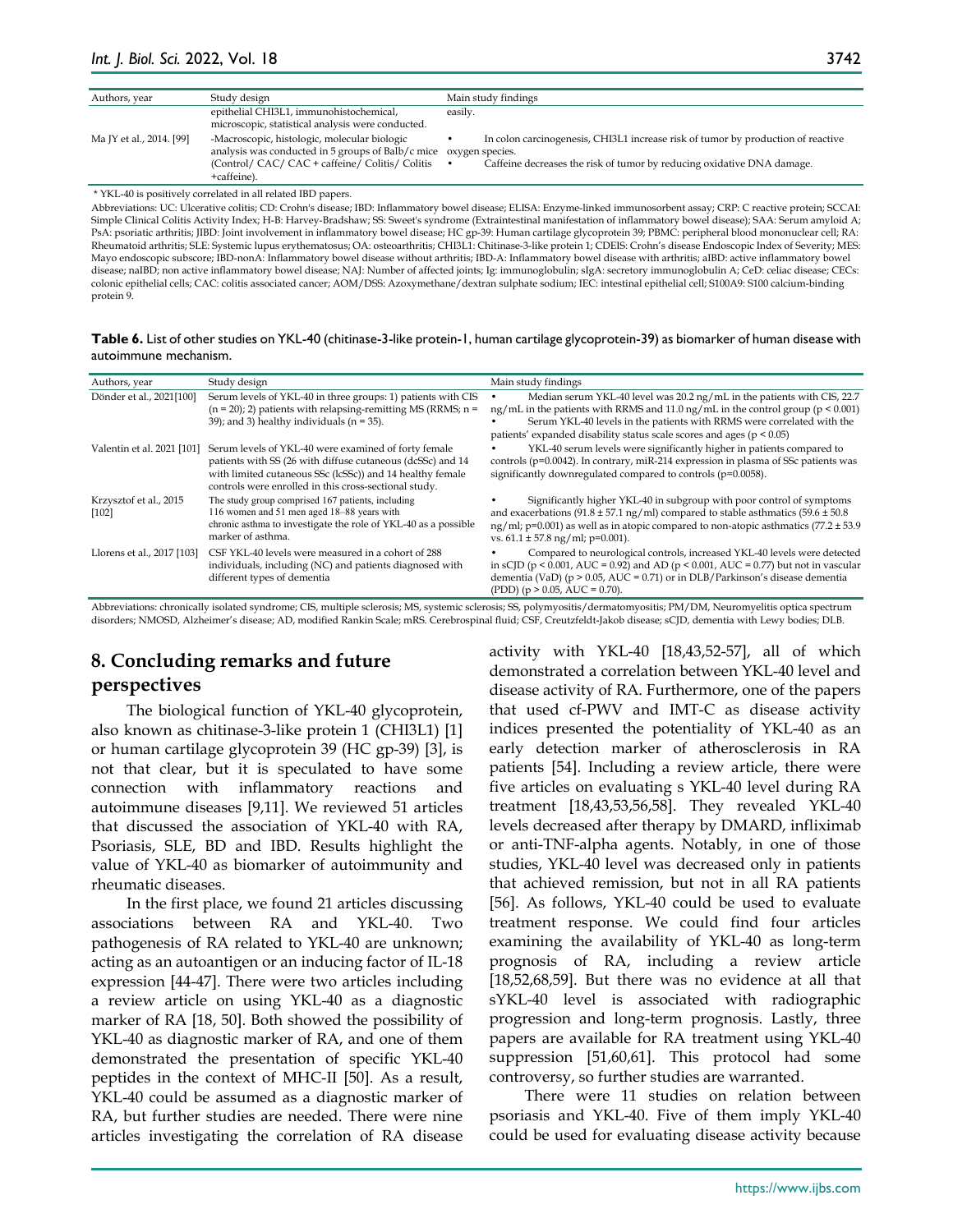YKL-40 level is elevated in a more severe form of inflammation than in a less severe form or in controls and in systemic inflammation rather than in cutaneous lesions [64-68], though Jensen et al. argued that there is no correlation [73]. Furthermore, there were two articles which demonstrate YKL-40 level is also related to vascular defects in psoriasis patients [72]. Two of them investigated YKL-40's legitimacy in evaluating treatment response, but their results were inconsistent. There were two studies showing no correlation of sYKL-40 level with presence of disease and psoriasis severity [74]. However, in the psoriatic arthritis group, YKL-40 level had an association with disease severity and treatment response [74].

Two studies which compared YKL-40 levels between SLE patients and healthy controls showed concordant findings [36,79]. They revealed that SLE patients had higher YKL-40 levels than healthy controls [79], but YKL-40 level had no correlation with disease activity or the severity of joint involvement [79]. There was an in vitro study that showed reduced reactivity of T cells from SLE patients in response to YKL-40 [80].

Two studies describing the association between BD and YKL-40 were identified [84,85]. Two studies revealed that YKL-40 was significantly higher in BD patients [82]. But it was controversial whether YKL-40 level is related to BD activity [84,85].

Ten papers reported increased level of YKL-40 associated with the severity of IBD [86-95]. Also, in the papers, YKL-40 level is increased in active disease, patients with Sweet's syndrome, or those with articular involvement [86-90,94]. Not only sYKL-40 level, but also HC gp-39 263-275 level, fecal YKL-40 level, IgA and secretory IgA level against sYKL-40 seemed to have potential to be used as markers [91-93,95]. In addition, the YKL-40 expression in colonic epithelial cells could be a biomarker for neoplastic changes in IBD [96]. YKL-40 down-regulate the pro-apoptotic S100A9 protein, which promoted tumorigenic changes in colon and led tumor cells survive and proliferate [97]. Higher expression of YKL-40 in colonic epithelial cells led to higher chances of tumorigenesis [98,99].

# **9. Conclusion**

In conclusion, this systemic review indicates that YKL-40 is a very promising molecule as a biomarker of RA both in diagnostic and therapeutic aspects. Further studies on YKL-40 for autoimmune diseases as Psoriasis, SLE, BD, IBD and other diseases with immune mechanism are essential to fully elucidate its clinical significance and utility.

#### **Consent for publication**

All the authors checked and gave their approval of this version to be published.

#### **Funding**

No financial support was provided for research conduct and/or preparation of the article.

#### **Author contributions**

All authors made substantial contributions to all of the following; (1) conception and design of the study, data acquisition, or analysis and interpretation of data; (2) drafting or critical revision of the article for intellectual content; and (3) final approval of version to be submitted.

## **Competing Interests**

The authors have declared that no competing interest exists.

## **References**

- 1. Rehli M, Krause SW, Andreesen R. Molecular characterization of the gene for human cartilage gp-39(CHI3L1), a member of the chitinase protein family and marker for late stages of macrophage differentiation. Genomics. 1997;43:221–225
- 2. Shackelton LM, Mann DM, Millis AJ. Identification of a 38-kDa heparin-binding glycoprotein (gp38k) in differentiating vascular smooth muscle cells as a member of a group of proteins associated with tissue remodeling. J Biol Chem 1995;270(22):13076-83.
- 3. Hakala BE, White C, Recklies AD. Human cartilage gp-39, a major secretory product of articular chondrocytes and synovial cells, is a mammalian member of a chitinase protein family. J Biol Chem. 1993;268:25803–25810
- 4. Johansen JS, Jensen BV, Roslind A, Nielsen D, Price PA. Serum YKL-40, a new prognostic biomarker in cancer patients? Cancer Epidemiol Biomarkers Prev. 2006;15:194–202
- 5. Rathcke, Camilla N., and Henrik Vestergaard. YKL-40-an emerging biomarker in cardiovascular disease and diabetes. Cardiovascular diabetology 8.1 (2009): 61
- 6. Hu B, Trinh K, Figueira WF, Price PA. Isolation and sequence of a novel human chondrocyte protein related to mammalian members of the chitinase protein family. J Biol Chem. 1996 Aug 9;271(32):19415-20.
- 7. Hauschka PV, Mann KG, Price P, Termine JD. Report of the Ad Hoc Committee on Nomenclature and Standards for Bone Proteins and Growth Factors. J Bone Miner Res. 1986;1:485–486
- 8. Cintin C, Johansen JS, Christensen IJ, Price PA, Sørensen S, Nielsen HJ. Serum YKL-40 and colorectal cancer. Br J Cancer. 1999 Mar;79(9-10):1494-9.
- 9. Muszyński P, Groblewska M, Kulczyńska-Przybik A, Kułakowska A, Mroczko B. YKL-40 as a Potential Biomarker and a Possible Target in Alzheimer's Neuropharmacology. 2017;15 (6): 906–917.
- 10. Johansen JS, Stoltenberg M, Hansen M, Florescu A, Hørslev-Petersen K, Lorenzen I, Price PA. Serum YKL-40 concentrations in patients with rheumatoid arthritis: relation to disease activity. Rheumatology (Oxford). 1999 Jul;38(7):618-26.
- 11. Faibish M, Francescone R, Bentley B, Yan W, Shao R. A YKL-40-neutralizing antibody blocks tumor angiogenesis and progression: a potential therapeutic agent in cancers. Molecular Cancer Therapeutics. 2011;10 (5): 742–51.
- 12. Morgante M, Di Munno O, Morgante D. YKL 40: marker of disease activity in rheumatoid arthritis? Minerva Med. 1999;90(11-12):437-41.
- 13. Kzhyshkowska J, Gudima A, Moganti K, Gratchev A, Orekhov A. Perspectives for Monocyte/Macrophage-Based Diagnostics of Chronic Inflammation. Transfus Med Hemother. 2016 Mar; 43(2): 66–77.
- 14. Baeten D, Boots AM, Steenbakkers PG, Elewaut D, Bos E, Verheijden GF et al. Human cartilage gp-39+,CD16+ monocytes in peripheral blood and synovium: correlation with joint destruction in rheumatoid arthritis. Arthritis Rheum. 2000 Jun;43(6):1233-43.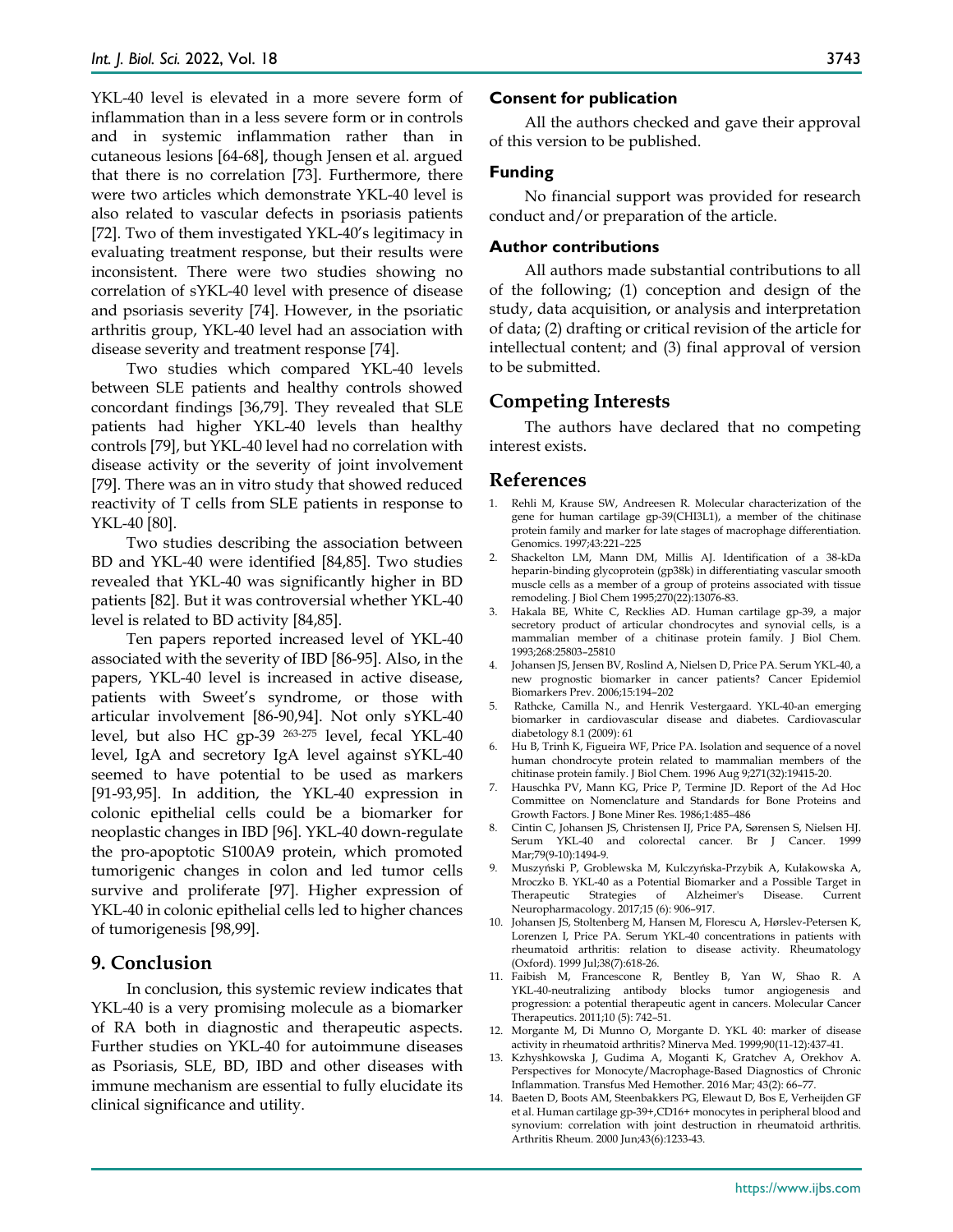- 15. Kirkpatrick RB, Emery JG, Connor JR, Dodds R, Lysko PG, Rosenberg M. Induction and expression of human cartilage glycoprotein 39 in rheumatoid inflammatory and peripheral blood monocyte-derived macrophages. Exp Cell Res. 1997 Nov 25;237(1):46-54.
- 16. Harvey S, Weisman M, O'Dell J, Scott T, Visor MK, Swindlehurst C. Chondrex: new marker of joint disease. Clinical chemistry. 1998 Mar 1;44(3):509-16.
- 17. Lorand V , Balint Z , Komjati D , Ne meth B, Minier T, Kumanovics G, et al. Validation of disease activity indices using the 28 joint counts in systemic sclerosis. Rheumatology 2016;55:18491858 systemic sclerosis. Rheumatology doi:10.1093/rheumatology/kew246.
- 18. Johansen J. Studies on serum YKL-40 as a biomarker in diseases with inflammation, tissue remodelling, fibroses and cancer. Danish Medical Bulletin. 2006;53(2):172-209.
- 19. Kzhyshkowska J, Gratchev A, Goerdt S. Human Chitinases and Chitinase-Like Proteins as Indicators for Inflammation and Cancer. Biomarker Insights. 2007;2:117727190700200.
- 20. van Bilsen JH, van Dongen H, Lard LR, van der Voort EI, Elferink DG, Bakker AM et al. Functional regulatory immune responses against human cartilage glycoprotein-39 in health vs. proinflammatory responses in rheumatoid arthritis. Proc Natl Acad Sci USA. 2004 Dec 7;101(49):17180-5. Epub 2004 Nov 29.
- 21. Hakala BE, White C, Recklies AD. Human cartilage gp-39, a major secretory product of articular chondrocytes and synovial cells, is a mammalian member of a chitinase protein family. J Biol Chem. 1993 Dec 5;268(34):25803-10.
- 22. Verheijden GF, Rijnders AW, Bos E, Coenen-de Roo CJ, van Staveren CJ, Miltenburg AM et al. Human cartilage glycoprotein-39 as a candidate autoantigen in rheumatoid arthritis. Arthritis Rheum. 1997 Jun;40(6):1115-25.
- 23. Patil NS, Hall FC, Drover S, Spurrell DR, Bos E, Cope AP et al. Autoantigenic HCgp39 epitopes are HLA-DM-dependent presentation pathway in human B cells. The Journal of Immunology. 2001 Jan 1;166(1):33-41.
- 24. Baeten D, Steenbakkers PG, Rijnders AM, Boots AM, Veys EM, De Keyser F. Detection of major histocompatibility complex/human cartilage gp‐39 complexes in rheumatoid arthritis synovitis as a specific and independent histologic marker. Arthritis & Rheumatism. 2004 Feb 1;50(2):444-51.
- 25. Kavanaugh A, Genovese M, et al. Allele and antigen-specific treatment of rheumatoid arthritis: a double blind, placebo controlled phase 1 trial. The Journal of rheumatology. 2003;30(3): 449-454.
- 26. Petersson M, Bucht E, Granberg B, Stark A. Effects of arginine-vasopressin and parathyroid hormone-related protein (1–34) on cell proliferation and production of YKL-40 in cultured chondrocytes from patients with rheumatoid arthritis and osteoarthritis. Osteoarthritis and Cartilage. 2006;14(7):652-659.
- 27. Volck B, Price P, Johansen J, Sørensen O, Benfield T, Nielsen H. YKL-40, a mammalian member of the chitinase family, is a matrix protein of specific granules in human neutrophils. Proceedings of the Association of American Physicians. 1998;110(4):351-360.
- 28. Vos K, Steenbakkers P, Miltenburg A, Bos E, van den Heuvel M, van Hogezand R et al. Raised human cartilage glycoprotein-39 plasma levels in patients with rheumatoid arthritis and other inflammatory conditions. Annals of the Rheumatic Diseases. 2000;59(7):544-548.
- 29. Harvey S, Whaley J, Eberhardt K. The relationship between serum levels of YKL-40 and disease progression in patients with early rheumatoid arthritis. Scandinavian Journal of Rheumatology. 2000;29(6):391-393.
- 30. Sekine T, Masuko-Hongo K, Matsui T, Asahara H, Nishioka K, Kato T et al. Recognition of YKL-39, a human cartilage related protein, as a target antigen in patients with rheumatoid arthritis. Annals of the Rheumatic Diseases. 2001;60(1):49-54.
- 31. Steenbakkers PG, Baeten D, Rovers E, Veys EM, Rijnders AW, Meijerink J et al. Localization of MHC class II/human cartilage glycoprotein-39 complexes in synovia of rheumatoid arthritis patients using complex-specific monoclonal antibodies. J Immunol. 2003 Jun 1;170(11):5719-27.
- 32. Matsumoto T, Tsurumoto T. Serum YKL-40 levels in rheumatoid arthritis: correlations between clinical and laboratory parameters. Clinical and Experimental Rheumatology. 2001;19(6):665-60.
- 33. Johansen J, Kirwan J, Price P, Sharif M. Serum YKL-40 concentrations in patients with early rheumatoid arthritis: relation to joint destruction. Scandinavian Journal of Rheumatology. 2001;30(5):297-304.
- 34. Johansen J, Stoltenberg M, Hansen M, Florescu A, Hørslev-Petersen K, Lorenzen I et al. Serum YKL-40 concentrations in patients with rheumatoid arthritis: relation to disease activity. Rheumatology. 1999;38(7):618-626.
- 35. Volck B, Johansen J, Stoltenberg M, Garbarsch C, Price P, Østergaard M et al. Studies on YKL-40 in knee joints of patients with rheumatoid

arthritis and osteoarthritis. Involvement of YKL-40 in the joint pathology. Osteoarthritis and Cartilage. 2001;9(3):203-214.

- 36. Peltomaa R, Paimela L, Harvey S, Helve T, Leirisalo-Repo M. Increased level of YKL-40 in sera from patients with early rheumatoid arthritis: a new marker for disease activity. Rheumatology International. 2001;20(5):192-196.
- 37. Vos K, Miltenburg AM, Van Meijgaarden KE, van den Heuvel M, Elferink DG, van Galen PJ et al. Cellular immune response to human cartilage glycoprotein-39 (HC gp-39)-derived peptides in rheumatoid arthritis and other inflammatory conditions. Rheumatology. 2000 Dec 1;39(12):1326-31.
- 38. den Broeder A. Long term anti-tumour necrosis factor alpha monotherapy in rheumatoid arthritis: effect on radiological course and prognostic value of markers of cartilage turnover and endothelial activation. Annals of the Rheumatic Diseases. 2002;61(4):311-318.
- 39. Combe B, Dougados M, Goupille P, Cantagrel A, Eliaou J, Sibilia J et al. Prognostic factors for radiographic damage in early rheumatoid arthritis: A multiparameter prospective study. Arthritis & Rheumatism. 2001;44(8):1736-1743.
- 40. Fusetti F, Pijning T, Kalk KH, Bos E, Dijkstra BW. Crystal structure and carbohydrate-binding properties of the human cartilage glycoprotein-39. Journal of Biological Chemistry. 2003 Sep 26;278(39):37753-60.
- 41. Fikry EM, Gad AM, Eid AH, Arab HH. Caffeic acid and ellagic acid ameliorate adjuvant-induced arthritis in rats via targeting inflammatory signals, chitinase-3-like protein-1 and angiogenesis. Biomedicine & Pharmacotherapy. 2019 Feb 1;110:878-86.
- 42. Zandbelt MM, Houbiers JG, van den Hoogen FH, Meijerink J, van Riel PL, in't Hout J et al. Intranasal administration of recombinant human cartilage glycoprotein-39. A phase I escalating cohort study in patients with rheumatoid arthritis. J Rheumatol. 2006 Sep;33(9):1726-33.49.
- 43. Knudsen L, Hetland M, Johansen J, Skjødt H, Peters N, Colic A et al. Changes in Plasma IL-6, Plasma VEGF and Serum YKL-40 During Treatment with Etanercept and Methotrexate or Etanercept alone in Patients with Active Rheumatoid Arthritis despite Methotrexate Therapy. Biomarker Insights. 2009;4:BMI.S2300.
- 44. Tsark EC, Wang W, Teng YC, Arkfeld D, Dodge GR, Kovats S. Differential MHC class II-mediated presentation of rheumatoid arthritis autoantigens by human dendritic cells and macrophages. J Immunol. 2002 Dec 1;169(11):6625-33.
- 45. Boots AM, Hubers H, Kouwijzer M, den Hoed-van Zandbrink L, Westrek-Esselink BM, van Doorn C et al. Identification of an altered peptide ligand based on the endogenously presented, rheumatoid arthritis-associated, human cartilage glycoprotein-39(263-275) epitope: an MHC anchor variant peptide for immune modulation. Arthritis Res Ther. 2007;9(4):R71.
- 46. van Lierop MJ, den Hoed L, Houbiers J, Vencovsky J, Ruzickova S, Krystufkova O et al. Endogenous HLA-DR-restricted presentation of the cartilage antigens human cartilage gp-39 and melanoma inhibitory activity in the inflamed rheumatoid joint. Arthritis Rheum. 2007 Jul;56(7):2150-9.
- 47. Li T, Liu S, Huang Y, Huang C, Hsu C, Tsai C et al. YKL-40-Induced Inhibition of miR-590-3p Promotes Interleukin-18 Expression and Angiogenesis of Endothelial Progenitor Cells. International Journal of Molecular Sciences. 2017;18(5):920.
- 48. Kazakova M, Batalov A, Mateva N, Kolarov Z, Sarafian V. YKL-40 and cytokines - a New Diagnostic Constellation in Rheumatoid Arthritis?. Folia Medica. 2017;59(1):37-42.
- 49. Nielsen K, Steffensen R, Boegsted M, Baech J, Lundbye-Christensen S, Hetland M et al. Promoter polymorphisms in the chitinase 3-like 1 gene influence the serum concentration of YKL-40 in Danish patients with rheumatoid arthritis and in healthy subjects. Arthritis Research & Therapy. 2011;13(3):R109.
- 50. Baeten D, Kruithof E, De Rycke L, Vandooren B, Wyns B, Boullart L et al. Diagnostic classification of spondylarthropathy and rheumatoid arthritis by synovial histopathology: A prospective study in 154 consecutive patients. Arthritis & Rheumatism. 2004;50(9):2931-2941.
- 51. Tanaka Y, Matsumoto I, Inoue A, Umeda N, Takai C, Sumida T. Antigen‐ specific over-expression of human cartilage glycoprotein 39 on CD4+ CD 25+ forkhead box protein 3+ regulatory T cells in the generation of glucose‐6‐phosphate isomerase‐induced arthritis. Clinical & Experimental Immunology. 2014 Aug;177(2):419-27.
- 52. Brahe C, Dehlendorff C, Østergaard M, Johansen J, Ørnbjerg L, Hørslev-Petersen K et al. Circulating serum interleukin-6, serum chitinase-3-like protein-1, and plasma vascular endothelial growth factor are not predictive for remission and radiographic progression in patients with early rheumatoid arthritis: post-hoc explorative and validation studies based on the CIMESTRA and OPERA trials. Scandinavian Journal of Rheumatology. 2018;47(4):259-269.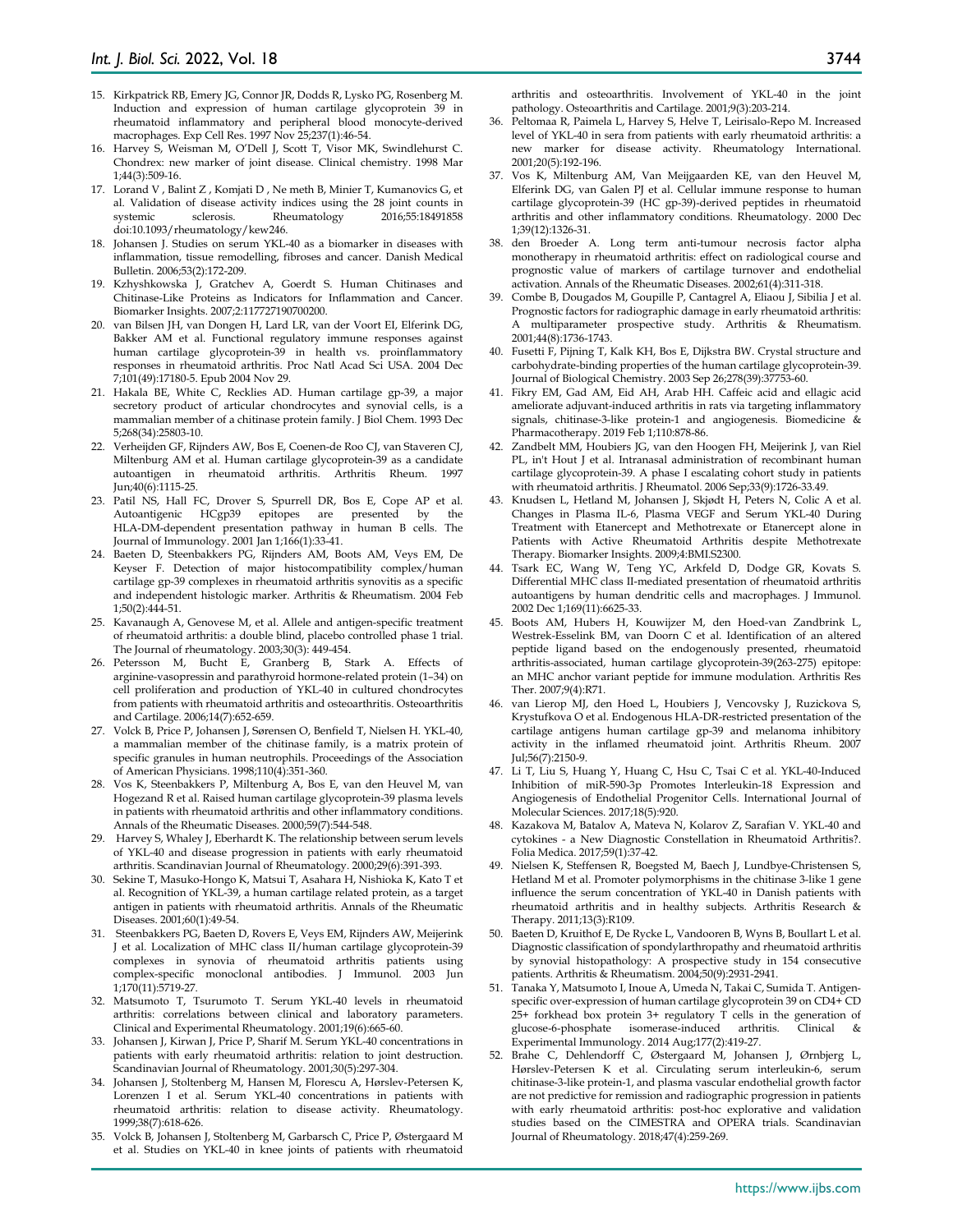- 53. Väänänen T, Vuolteenaho K, Kautiainen H, Nieminen R, Möttönen T, Hannonen P et al. Glycoprotein YKL-40: A potential biomarker of disease activity in rheumatoid arthritis during intensive treatment with csDMARDs and infliximab. Evidence from the randomised controlled NEO-RACo trial. PLOS ONE. 2017;12(8).
- 54. Turkyilmaz A, Devrimsel G, Kirbas A, Cicek Y, Karkucak M, Capkin E et al. Relationship between pulse wave velocity and serum YKL-40 level in patients with early rheumatoid arthritis. Rheumatology International. 2013;33(11):2751-2756.
- 55. Kazakova M, Batalov A, Deneva T, Mateva N, Kolarov Z, Sarafian V et al. Relationship between sonographic parameters and YKL-40 levels in rheumatoid arthritis. Rheumatology International. 2012;33(2):341-346.
- 56. Knudsen L, Klarlund M, Skjødt H, Jensen T, Ostergaard M, Jensen K et al. Biomarkers of inflammation in patients with unclassified polyarthritis and early rheumatoid arthritis. Relationship to disease activity and radiographic outcome. The Journal of Rheumatology. 2008;35(7).
- 57. Bakker M, Cavet G, Jacobs J, Bijlsma J, Haney D, Shen Y et al. Performance of a multi-biomarker score measuring rheumatoid arthritis disease activity in the CAMERA tight control study. Annals of the Rheumatic Diseases. 2012;71(10):1692-1697.
- 58. Knudsen L, Østergaard M, Baslund B, Narvestad E, Petersen J, Nielsen H et al. Plasma IL‐6, plasma VEGF, and serum YKL‐40: relationship with disease activity and radiographic progression in rheumatoid arthritis patients treated with infliximab and methotrexate. Scandinavian Journal of Rheumatology. 2006;35(6):489-491.
- 59. Syversen S, Goll G, van der Heijde D, Landewé R, Gaarder P, Ødegård S et al. Cartilage and Bone Biomarkers in Rheumatoid Arthritis: Prediction of 10-year Radiographic Progression. The Journal of Rheumatology. 2009;36(2):266-272.
- 60. Landewé RB, Houbiers JG, Van den Bosch F, in't Hout J, Verschueren PC, Meijerink JH et al. Intranasal administration of recombinant human cartilage glycoprotein-39 as a treatment for rheumatoid arthritis: a phase II, multicentre, double-blind, randomised, placebo-controlled, parallel-group, dose-finding trial. Ann Rheum Dis. 2010 Sep;69(9):1655-9. doi: 10.1136/ard.2009.117234. Epub 2009 Sep 23.
- 61. Wolvers DA, Coenen-de Roo CJ, Mebius RE, van der Cammen MJ, Tirion F, Miltenburg AM et al. Intranasally induced immunological tolerance is determined by characteristics of the draining lymph nodes: studies with OVA and human cartilage gp-39. J Immunol. 1999 Feb 15;162(4):1994-8.
- 62. Menter A, Gottlieb A, Feldman SR, Van Voorhees AS, Leonardi CL, Gordon KB, et al. Guidelines of care for the management of psoriasis and psoriatic arthritis: Section 1. Overview of psoriasis and guidelines of care for the treatment of psoriasis with biologics. J Am Acad Dermatol. 2008 May;58(5):826c50.
- 63. Boehncke WH, Schön MP. Psoriasis. Lancet. 2015;386(9997):983–94.
- 64. Imai Y, Tsuda T, et al. YKL-40 (chitinase 3-like-1) as a biomarker for psoriasis vulgaris and pustular psoriasis. Journal of dermatological science. 2011;64(1): 75-77.
- 65. Imai Y, Aochi S, et al. YKL‐40 is a serum biomarker reflecting the severity of cutaneous lesions in psoriatic arthritis. The Journal of dermatology. 2013;40(4): 294-296.
- 66. Ahmed SF, Attia EAS, et al. Serum YKL‐40 in psoriasis with and without arthritis; correlation with disease activity and high‐resolution power Doppler ultrasonographic joint findings. Journal of the European academy of dermatology and venereology. 2015;29(4): 682-688.
- 67. Salomon J, Matusiak Ł, et al. Chitinase-3-like protein 1 (YKL-40) is a new biomarker of inflammation in psoriasis. Mediators of inflammation. 2017.
- 68. Salomon J, Matusiak Ł, et al. Chitinase-3-like protein 1 (YKL-40) is a biomarker of severity of joint involvement in psoriatic arthritis. Advances in Dermatology and Allergology/Postępy Dermatologii i Alergologii. 2018;35(5): 485.3.
- 69. Baran A, Myśliwiec H, et al. Serum YKL-40 as a potential biomarker of inflammation in psoriasis. Journal of Dermatological Treatment. 2018;29(1): 19-23.
- 70. Abu El-Hamd M, Adam El Taieb M, et al. Serum YKL-40 in patients with psoriasis vulgaris treated by narrow-band UVB phototherapy. Journal of Dermatological Treatment. 2018; pp.1-4.
- 71. Alpsoy S, Akyuz A, et al. Atherosclerosis, some serum inflammatory markers in psoriasis. Giornale italiano di dermatologia e venereologia: organo ufficiale, Societa italiana di dermatologia e sifilografia. 2014;149(2): 167-175.
- 72. Erfan G, Guzel S, et al. Serum YKL-40: a potential biomarker for psoriasis or endothelial dysfunction in psoriasis?. Molecular and cellular biochemistry. 2015;400(1-2):207-212.
- 73. Ataseven A, Kesli R. Novel inflammatory markers in psoriasis vulgaris: vaspin, vascular adhesion protein-1 (VAP-1), and YKL-40. Giornale italiano di dermatologia e venereologia: organo ufficiale, Societa italiana di dermatologia e sifilografia. 2016;151(3): 244-250.
- 74. Jensen P, Wiell C, et al. Plasma YKL‐40: a potential biomarker for psoriatic arthritis?. Journal of the European Academy of Dermatology and Venereology. 2013; 27(7): 815-819.
- 75. Takahashi H, Tsuji H, et al. Serum cytokines and growth factor levels in Japanese patients with psoriasis. Clin Exp Dermatol. 2010;35(6):645-9.
- 76. Kaul A, Gordon C, Crow MK, Touma Z, Urowitz MB, Vollenhoven RV et al. Systemic lupus erythematosus. Nat Rev Dis Primers. 2016;2:16039.
- 77. Tsokos GC. Systemic lupus erythematosus. N Engl J Med. 2011;365:2110– 2121.
- 78. Illei GG, Tackey E, Lapteva L, Lipsky PE. Biomarkers in systemic lupus erythematosus. Arthr Rheum. 2004;50:2048–2065.
- 79. Dominika Wcisło- Dziadecka, Anna Kotulska, Ligia Brzezińska- Wcisło, Eugeniusz J. Kucharz, Anna Lis- Święty, Grażyna Kamińska- Wiciorek. Serum human cartilage glycoprotein- 39 levels in patients with systemic lupus erythematosus. Polskie Archiwum Medycyny Wewnetrznej. 2009 NOV; 119(12) : 777-784.
- 80. Vos K, Miltenburg AM, Van Meijgaarden KE, van den Heuvel M, Elferink DG, van Galen PJ et al. Cellular immune response to human cartilage glycoprotein-39 (HC gp-39) derived peptides in rheumatoid arthritis and other inflammatory conditions. Rheumatology. 2000 Dec 1;39(12):1326-31.
- 81. Sakane T, Takeno M, Suzuki N, Inaba G. Behçet's disease. N Engl J Med. 1999;341:1284-91.
- 82. Türsen U. Pathophysiology of the Behçet's disease. Patholog Res Int. 2012;2012:493015.
- 83. Kapsimali VD, Kanakis MA, Vaiopoulos GA, Kaklamanis PG. Etiopathogenesis of Behçet's disease with emphasis on the role of immunological aberrations. Clin Rheumatol. 2010;29:1211-16.
- 84. Seo J, Ahn Y, et al. Clinical significance of serum YKL-40 in Behçet disease. British Journal of Dermatology. 2016;174(6): pp.1337-1344.
- 85. Bilen H, Altinkaynak K, et al. Serum YKL-40 and MDA levels in Behçet disease. J Pak Med Assoc. 2016; 66(10): 1299-302.
- 86. Koutroubakis IE, Petinaki E, et al. Increased serum levels of YKL-40 in patients with inflammatory bowel disease. International journal of colorectal disease. 2003;18(3): 254-259.
- 87. Erzin Y, Uzun H, et al. Serum YKL‐40 as a marker of disease activity and stricture formation in patients with Crohn's disease. Journal of gastroenterology and hepatology. 2008;23(8pt2):e357-e362.
- 88. Vind I, Johansen JS, et al. Serum YKL-40, a potential new marker of disease activity in patients with inflammatory bowel disease. Scandinavian journal of gastroenterology. 2003;38(6): 599-605.
- 89. Ytting H, Vind I, et al. Sweet's syndrome–an extraintestinal manifestation in inflammatory bowel disease. Digestion. 2005; 72(2-3): 195-200.
- 90. Bernardi D, Podswiadek M, et al. YKL-40 as a marker of joint involvement in inflammatory bowel disease. Clinical chemistry. 2003; 49(10): 1685-1688.
- 91. Vos K, Miltenburg AMM, et al. Cellular immune response to human cartilage glycoprotein‐39 (HC gp‐39)‐derived peptides in rheumatoid arthritis and other inflammatory conditions. Rheumatology. 2000; 39(12): 1326-1331.
- 92. Buisson A, Vazeille E, et al. Faecal chitinase 3-like 1 is a reliable marker as accurate as faecal calprotectin in detecting endoscopic activity in adult patients with inflammatory bowel diseases. Alimentary pharmacology & therapeutics. 2016; 43(10): 1069-1079.
- 93. Aomatsu T, Imaeda H, et al. Faecal chitinase 3‐like‐1: a novel biomarker of disease activity in paediatric inflammatory bowel disease. Alimentary pharmacology & therapeutics. 2011; 34(8): 941-948.
- 94. Punzi L, Podswiadek M, et al. Serum human cartilage glycoprotein 39 as a marker of arthritis associated with inflammatory bowel disease. Annals of the rheumatic diseases. 2003; 62(12): 1224-1226.
- 95. Deutschmann C, Sowa M, et al. Identification of Chitinase-3-like protein 1 as a novel neutrophil antigenic target in Crohn's disease. Journal of Crohn's and Colitis. 2018
- 96. Chen CC, Pekow J, et al. Chitinase 3-like-1 expression in colonic epithelial cells as a potentially novel marker for colitis-associated neoplasia. The American journal of pathology. 2011; 179(3): 1494-1503.
- 97. Low D, Subramaniam R, et al. Chitinase 3-like 1 induces survival and proliferation of intestinal epithelial cells during chronic inflammation and colitis-associated cancer by regulating S100A9. Oncotarget. 2015; 6(34): 36535.
- 98. Low D, DeGruttola AK, et al. High Endogenous Expression of Chitinase 3-Like 1 and Excessive Epithelial Proliferation with Colonic Tumor Formation in MOLF/EiJ Mice. PloS one. 2015; 10(10): e0139149.
- Ma JY, Li RH, et al. Increased expression and possible role of chitinase 3-like-1 in a colitis-associated carcinoma model. World Journal of Gastroenterology: WJG. 2014; 20(42): 15736.
- 100. Dönder A, Özdemir HH. Serum YKL-40 levels in patients with multiple sclerosis. Arq Neuropsiquiatr. 2021;79(9):795-798.